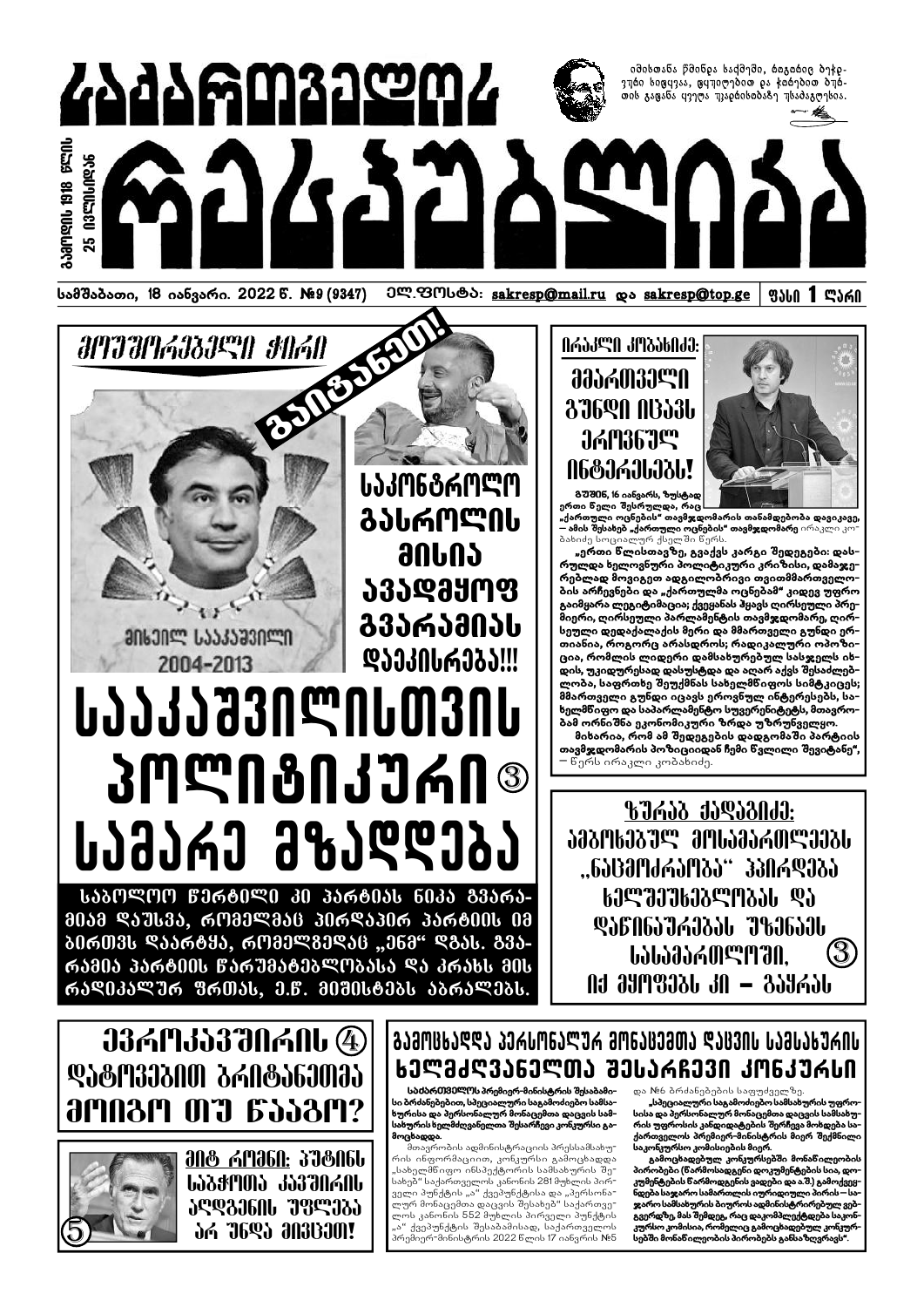

# . ᲛᲮᲝᲚᲝᲓ ᲛᲗᲐᲕᲐᲠᲖᲔ ;

# ᲡᲐᲥᲐᲠᲗᲕᲔᲚᲝᲡ ᲛᲗᲐᲕᲠᲝᲑᲐ 2022 ᲬᲔᲚᲡ ᲙᲝᲜᲙᲠᲔᲖᲣᲚᲘ LJJ2000 N6Y03L!

#### **MANA BUR CA GUARMAN**<br>MACA68CU NACJ36618M **NJ36385**

ს<mark>შრმ0</mark>ლ0 გვაქვს, საქართველოში შევქმნათ სპე-<br>ციალური საერთაშორისო ფინანსური ზონები. ჩვენი .<br>ვარაუდით, მათი შექმნა და განვითარება ხელს შე−<br>უნვობს ინვესტიციების მოზიდვას, ახალი სამუშაო ადგილების შექმნას, თანამედროვე ფინანსური, ტექ-<br>ნოლოგიური სიახლეების გაზიარებას და ქვეყნის რეგიონულ ფინანსურ ცენტრად ჩამოყალიბებას, – ამის

შესახებ საქართველოს პრემიერ-მინისტრმა ირაკ-.<br>ლი ღარიბაშვილმა მთავრობის გუშინდელ სხდო<del>-</del>

მაზე განაცხადა. მთავრობის მე-

თაურმა ეკონომიკის მინისტრს დაა ვალა, შესაბამისი საკანონმდებლო ცვლილებების მომზადების პროცესს .<br>კოორდინაცია გაუ<del>-</del>  $50<sub>mb</sub>$ 

"მოგეხსენებათ, რამდენიმე თვის წინ მე გამოვთქვი ინიცია<br>ტივა, რომელიც ეხე– ბოდა ქვეყანაში ფინანსური ცენტრების შექმნის იდეას. ამის თაობაზე, ჩვენ გავა− ფორმეთ კონტრაქტი მსოფლიოში ერთ-



ერთ წამყვან კომპანიასთან, ფინანსურ ჯგუფ Rothschild&Coთან და მივიღეთ გადაწყვეტილება. მინდა, ეკონომიკის მი− ნისტრს დავავალო, გაუწიოს კოორდინაცია ამ პროცესს, მომზადდეს და ნარედგინოს საქართველოს მთავრობას საკანონმდებლო ცვლილებების პაკეტი.

საკითხი ეხება შემდეგ იდეას და ინიციატივას – ჩვენი სურვილია, შევქმნათ საქართველოში სპეციალური საერas denotion of the control of the control of the control of the control of the control of the control of the c ადა განვითარება ხელს შეუწყობს ინვესტიციების მო-<br>მნა და განვითარება ხელს შეუწყობს ინვესტიციების მო-<br>ზიდვას, ახალი სამუშაო ადგილების შექმნას, თანამედროვე ფინანსური, ტექნოლოგიური სიახლეების გაზიარებას და ქვეყნის რეგიონულ ფინანსურ ცენტრად ჩამოყალიბებას. ეს უნდა იყოს ჩვენი საერთო საბოლოო მიზანი. გვაქვს ორი .<br>ფინანსური ცენტრის შექმნის იდეა – ერთი, რომ შეიქმნას<br>თბილისის ფინანსური ცენტრი, რომელიც თბილისის ზღვასთან, სავარაუდოდ 110 ჰექტარ მინის ფართობზე განთავსდება ჩვენი სურვილისამებრ და აღნიშნული ადგილი ქვეყნისა და რეგიონის გამორჩეული საქმიანი ცენტრი გახდეს. ანალოგიური ცენტრის ჩამოყალიბება იგეგმება აჟარაში, გონიოს ტურიტორიაზე. გონიოში ჩვენ უფრო მულტიფუნ– ქციური ცენტრის შექმნას ვგეგმავთ. ამის თაობაზე დავიწყეთ აქტიურად მუშაობა და აქვე გვინდა შევქმნათ ფინანსური ცენტრი. სპეციალური ფინანსური ზონები საერთაშორი−<br>სო კომპანიებს შესთავაზებენ საერთო სამართლის პრინ− ციპებზე დაფუძნებულ სამართლებრივ რეჟიმს, ასევე საუკეთესო საერთაშორისო პრაქტიკაზე დაფუძნებულ ლი− ბერალურ რეგულატორულ და ფისკალურ რეჟიმებს. რაც მთავარია, ფინანსურ ზონებში მოქმედი საერთაშორისო ათავათია.<br>კომპანიების პერსონალის მნიშვნელოვანი ნანილი საქარ− ა<br>თველოს მოქალაქეები იქნებიან, რაც მათ განსაკუთრებული .<br>პროფესიული და კარიერული განვითარების საშუალებას **მისცემს",** ─ განაცხადა პრემიერმა.

მთავრობის მეთაურის შეფასებით, მნიშვნელოვანია ისიც, რომ თბილისისა და გონიოს ფინანსური ცენტრების შექმნაში მონანილეობას მიიღებენ მაღალი სა-

#### 2021 63 CL LJJJA033 CNRSS 3LM9 CNNL **62 133936380 316306806383903** 107 JAMANGA SADAN 4306M! **ᲓᲐᲛᲝᲣᲙᲘᲓᲔᲑᲔᲚᲘ ᲡᲐᲥᲐᲠᲗᲕᲔᲚᲝᲡ Ո**ႱᲢᲝᲠᲘᲐᲨᲘ ᲐᲡᲔᲗᲘ **ᲛᲐᲩᲕᲔᲜᲔᲑᲔᲚᲘ ᲐᲠᲐᲡᲝᲓᲔᲡ ᲧᲝᲤᲘᲚᲐ**

"მ0ნᲓბ, რამდენიმე შედარებითი მაგალითი მოვიყვანო – 2012 წელთან შედარებით ღვინის ექსპორტი<br>360 პროცენტით არის გაზრდილი. ასევე 2012 წელს, ექსპორტით მიღებული შემოსავალი თუ იყო 71 მილიონი დოლარი, შარშან იყო 250 მილიონი ამერიკული დოლარი. ამხელა სხვაობაა ამ 8-9 წელიწადში, რაც რეკორდული მაჩვენებელია. ასევე, საანგარიშო პერიოდში, ესპორტირებულია 42 მილიონი ბოთლი ბრენდი, რაც 30%-ით აღემატება 2020 წლის ანალოგიურ მაჩვენებელს და 550%-ით აღემატება 2012 დიის მაჩვენებელს. პრენდის ექსპორტით მიღებ<del>უ</del>ლი შემოსავალი 78 მილიონ დოლარს შეადგენს. შედარებისთვის, 2012 წელს ეს იყო მხოლოდ 20 მილიონი

დოლარი", – ანაცხადა პრემიერ-მინისტრმა.<br>დოლარი", – განაცხადა პრემიერ-მინისტრმა.<br>მთავრობის მეთაურის თქმით, 441 ქართული კომპანია ახორციელებს ღვინის ექსპორტს მსოფლიოს სხვადასხვა ქვეყანაში. 2012 წელს ექსპორტს მხოლოდ 100 კომპანია აწარმოებდა. "მოგეხსენებათ, ძალიან ბევრი კომპანია დაემატა და 441 ქართული კომპანია ახორციელებს ღვინის ექსპორტს მსოფლიოს სხვადასხვა ქვეყანაში. შედარებისთვის, 2012 წელს სულ იყო 100 ექსპორტიორი კომპანია.

"ჯამურად, ღვინის, ბრენდის, ქაქის, საბრენდე სპირტისა და ჩამოსასხმელი ღვინის პრენდის ექსპორტის შედეგად<br>მიღებულია 400 მილიონ დოლარამდე შემოსავალი, რაც 18%-ით მეტია 2020 წლის ანალოგიურ პერიოდთან და 142%ით მეტია 2012 წელთან შედარებით, მაშინ იყო 163 მილიო-მთავრობის ძალისხმევით იქნა მიღწეული და ასევე "ქართული ოცნების" მიერ 2012 წლის პირველ ოქტომპერს ჩვენ მიერ დაწყებული გონივრული პოლიტიკით"...

 $\ast$ 0ან3რ0Დან მთელი ნლის განმავლობაში, მილი⊤ ონამდე მოქალაქეს ელექტროენერგიის ტარიფის ნაზარდი დაუსუბსიდირდება.

#### ᲘᲐᲤᲘ ᲛᲔᲓᲘᲙᲐᲛᲔᲜᲢᲔᲑᲘ ᲗᲣ*Რ*ᲥᲔᲗᲘᲓᲐᲜ

0) შრძმ000ს ბაზარი უკვე გაიხსნა და თურქეთიდან შემოვა მაღალი ხარისხის, gmp-სტანდარტების **შესაბამისი მედიკამენტები, —** ამის შესახებ საქარ-<br>თველოს პრემიერ-მინისტრმა ირაკლი ღარიბაშვილმა განაცხადა. მისივე თქმით, ფასებს შორის სხვაობა საგრძნობლად დიდია.

"დაპირებისამებრ, ჩვენ დღეს ხელი მოვანერეთ მთავ− რობის განკარგულებას. შესაბამისად, უკვე გაიხსნა თურ-გეხსენებათ, ამის თაობაზე ღიად ვისაუბრე. საგრძნობ-.<br>ღად დიდია სხვაობა ფასებს შორის. ყველაზე მოთხოვნადი წამლები ჩვენთან თუ ღირს პირობითად, 10 ლარი, თურქეთში ღირს ლარი და ორი ლარი. ამიტომ, არავითარი არგუმენტი იმისა, რატომ არ უნდა ყოფილიყო გახ-<br>- სნილი თურქეთის ბაზარი, არ არსებობს, ვერ მოვისმი ნე. ამიტომ, მივიღეთ გადანყვეტილება, რომ თურქეთის .<br>ბაზარი გაგვეხსნა. ეს ძალაში შევიდა დღეიდან და იმე-<br>დი მაქვს, იმპორტიორი კომპანიები შემოიტანენ მაღალი ხარისხის წამლებს თურქეთიდან, რაც მნიშვნელოვნად, ძალიან სწრაფად გააიაფებს მედიკამენტების ფასებს საქართველოში", <sup>—</sup> აღნიშნა ირაკლი ღარიბაშვილმა. ამას-.<br>თან, პრემიერმა განაცხადა, რომ კონკურენციის საა<del>-</del> გენტომ დაასრულა მუშაობა ფარმაცევტული ბაზრის



|№9. ᲡᲐᲛᲨᲐᲑᲐᲗᲘ, 18 ᲘᲐᲜᲕᲐᲠᲘ, 2022 ᲬᲔᲚᲘ.

# **ᲡᲐᲥᲐᲚᲐᲥᲝ ᲡᲐᲡᲐᲛᲐᲠᲗᲚᲝᲛ WARJAU GIIIIIIIIIIIIII**

0) გელესეს საქალაქო სასამართლომ დააკმაყოფილა პენიტენციური სამსახურის სარჩელი და სახელმწიფო ინსპექტორის მიერ დაკისრებული სანქცია გააუქმა.

საქართველოს ყოფილი პრეზიდენტის მიხეილ სააკაშვილის ვიდეოკადრების გავრცელებასთან დაკავშირებით სახელმნიფო ინსპექტორმა პენიტენციური სამსახური სამართალდამრღვევად ცნო და ჯარიმა დააკისრა. ეს გადაწყვეტილება კი, პენიტენციურმა სამსახურმა სასამართლოში გაასაჩივრა. შესაბამისად, სასამართლოს დღევანდელი გადაწყვე-.<br>ტილებით, სახელმნიფო ინსპექტორის გადანყვეტი<sup>-</sup> ლება გაუქმებულია.

"სასამართლომ დაადგინა, რომ გაუქმდეს სახელმნიფო ინსპექტორის სამსახურის გადანყვეტილება იმ ნაწილში, როდესაც პენიტენციური სამსახური ცნობილ იქნა სამართალდამრღვევად პერსონალურ მონაცემთა კანონის გათვალისნინებით. გაუქმდეს 2 000-ლარიანი ჯარიმა", <sup>—</sup> განაცხადა მოსამართლე კობა ჩაგუნავამ.

> AGJJIA SJJJANGJJ: ri da da kasar Gab **3563583879 პაზარს?**

> > მ0ბმბჩნ0ბ, რომ დღეს ძვირადღირებული ნამლის <mark>ჭ</mark>არბი მოხმარების ერთ-ერთი მიზეზი არის არაკეთილსინდისიერი მარკეტინგის ფაქტები გარკვე-

ულ მცირე იმპორტიორებსა და რეცეპტისა და დანიშ–<br><mark>ნულების გამომნერ პირებს შორის, –</mark> ამის შესახებ სა− ქართველოს კონკურენციის ეროვნული სააგენტოს თავმჯდომარემ, ირაკლი ლექვინაძემ განაცხადა. მისი თქმით, რეალურად, სნორედ ეს აძვირებს ბაზარს. მისივე თქმით, თურქეთის ბაზრის გახსნის მიზანი მოსახლეობისთვის შედარებით იაფფასიან და ხარისხიან მედიკამენტებზე წვდომას გაზრდის.

# ԵՐԱՆՇՅԵՖՅՇՈԵՐ ᲨᲠᲝᲛᲘᲜ **ᲐᲜᲐᲖᲦᲐᲣᲠᲔᲑᲐ** ՠᲔᲑᲔᲠᲕᲚᲘᲓᲐᲜ ᲒᲐᲘᲖᲠᲓᲔᲑᲐ

სᲝᲪᲘᲐᲚᲣᲠᲘ მომსახურების სააგენტოს მიერ შემუშა ვებული სტრუქტურული და ორგანიზაციული განვითაო – თავა –და ათათათა და არაგათ ააციული გაფითა –<br>რების გეგმის ფარგლებში მიღებული გადაწყვეტილების<br>შესაბამისად, საქართველოს მასშტაბით, სოციალური<br>აგენტების და სოციალური მომსახურების სააგენტოს თანამ შრომელების ხელფასები თებერვლიდან გაიზრდება.

ინფორმაციას სოციალური მომსახურების სააგენ<mark>ტო ავრცელებს</mark>.

კომპონენტს. ბოლო თვეების განმავლობაში სოციალური მომსახურების სააგენტოში გამართული აქტიური კონსულტაციების შედეგად მიღებულ იქნა გადანყვეტილება, რომლის მიხედვითაც, სოციალური აგენტის დადგენილი ანაზღაურება 60%-მდე იზრდება. კერძოდ, 250 ლარის ნაცვლად 400 ლარი გახდება, უფროსი სოციალური აგენტის კი – 550 ლარის ნაცვლად .<br>700 ლარი. ასევე, ოჯახებში შესრულებული ვიზიტების ფარგლებში, ერთ შევსებულ დეკლარაციაზე სოციალური აგენტები 6 ლარის ნაცვლად I0 ლარს მიიღებენ. ასევე, სოციალური მომსახურების სააგენტოს დაბალი და საშუალო რგოლის 1 000-მდე თანამშრომელს შრომის ანაზღაურება 40%-დან 60%-მდე გაეზრდება. სოციალური მომსახურების სააგენტოს პრიორიტეტი მოსახლეობისთვის სოციალური სერვისების შე− უფერხებლად მინოდებაა. ამ მიზნით გრძელდება სო− ციალური მომსახურების სააგენტოს სერვისების ხარისხის გაუმჯობესებაზე მუშაობა, როგორც ორგანიზაციული, ასევე სტრუქტურული ცვლილებების კუთხით", – ნათქვამია განცხადებაში.

ერთაშორისო რეპუტაციისა და გამოცდილების მქონე კომპანიები, როგორიც არის მთავრობის მრჩეველი კომპანია Rothschild. მისივე თქმით, კომპანიის დელეგაცია ქვეყანას ერთ კვირაში ენვევა და დაინყება აქტიური მუშაობა

"ჩვენი გათვლებით, სპეციალური ფინანსური ზონების შექმნა მნიშვნელოვნად შეუნყობს ხელს საქართველოს, როგორც განვითარებული საფინანსო ინფრასტრუქტურის მქონე ქვეყნის, პოპულარიზებას რეგიონსა და მსოფლიოში და საქართველო გახდება, ეს ჩმმნ0 მ0ზბნ0ბ, რეგიონული ფინანსური ცენტრი. ფინანსური ზონები ორიენტირებული იქნება ისეთ საერთაშორისო ფინანსურ კომპანიებზე, რომლებიც ოპერირებენ აქტივების მარ-.<br>თვის, ფინტეკის, სასაქონლო ტრეიდინგის, კაპიტალის მართვის და სხვა დარგებში, და საბოლოო ჯამში, რა თქმა უნდა, ჩვენი ვარაუდია, რომ აღნიშნული ფინანსური ცენტრების ამოქმედება მნიშვნელოვნად შეუწყობს ხელს კაპიტალის ბაზრის განვითარებას, რაც ჩვენი ქვეყნის ეკონომიკური პოლიტიკის ერთ-ერთი პრიორიტეტია", აღნიშნა ირაკლი ღარიბაშვილმა.

ვლევაზე და შესაბამისი რეკომენდაციები გაეგზავ ნა როგორც მთავრობას, ისე პარლამენტს.

"დაპირებისამებრ, კონკურენციის სააგენტომ დაასრულა მუშაობა ფარმაცევტული ბაზრის კვლევაზე. ჩაუტარდა მონიტორინგი, შესაბამისი რეკომენდაციები უკვე გაეგზავნა პარლამენტს, მთავრობას. ახლა მინდა, ვთხოვო ჯანდაცვის მინისტრს, რომ შეიქმნას სამუშაო ჯგუფი, ეთხოვოს პარლამენტის შესაბამისი კომიტეტის ნარმომადგენლებს, რომ ერთობლივად დავინყოთ მუშაობა, რადგან საჭირო იქნება რიგ კანონებში ცვლილების განხორციელება. ჩვენი მოლოდინით, ეს კიდევ უფრო დაეხმარება, უფრო გააიაფებს მედიკამენტებს. რაც მთავარია, ჩვენი ამოცანა უნდა იყოს ერთი მხრივ, მედიკამენტებზე ფასების მონიტორინგი, რეგულირებას არ ვიტყოდი ამ ეტაპზე, და მეორე მხრივ, ხარისხის კონტროლი, რაც აუცილებელია. ხარისხიანი მედიკამენტები უნდა მიენოდოს ჩვენს მოსახლეობას, ეს არის ჩვენი ნომერ პირვე− ლი მოთხოვნა. ჩვენ ახლა დავიწყებთ აქტიურად მუშაობას. ბატონი მინისტრი, აზარაშვილი დაინყებს მუშაობას ამ თემაზე და უახლოეს რამდენიმე კვირაში გვექნება შედეგები", <sup>–</sup> დასძინა ირაკლი ღარიბაშვილმა.

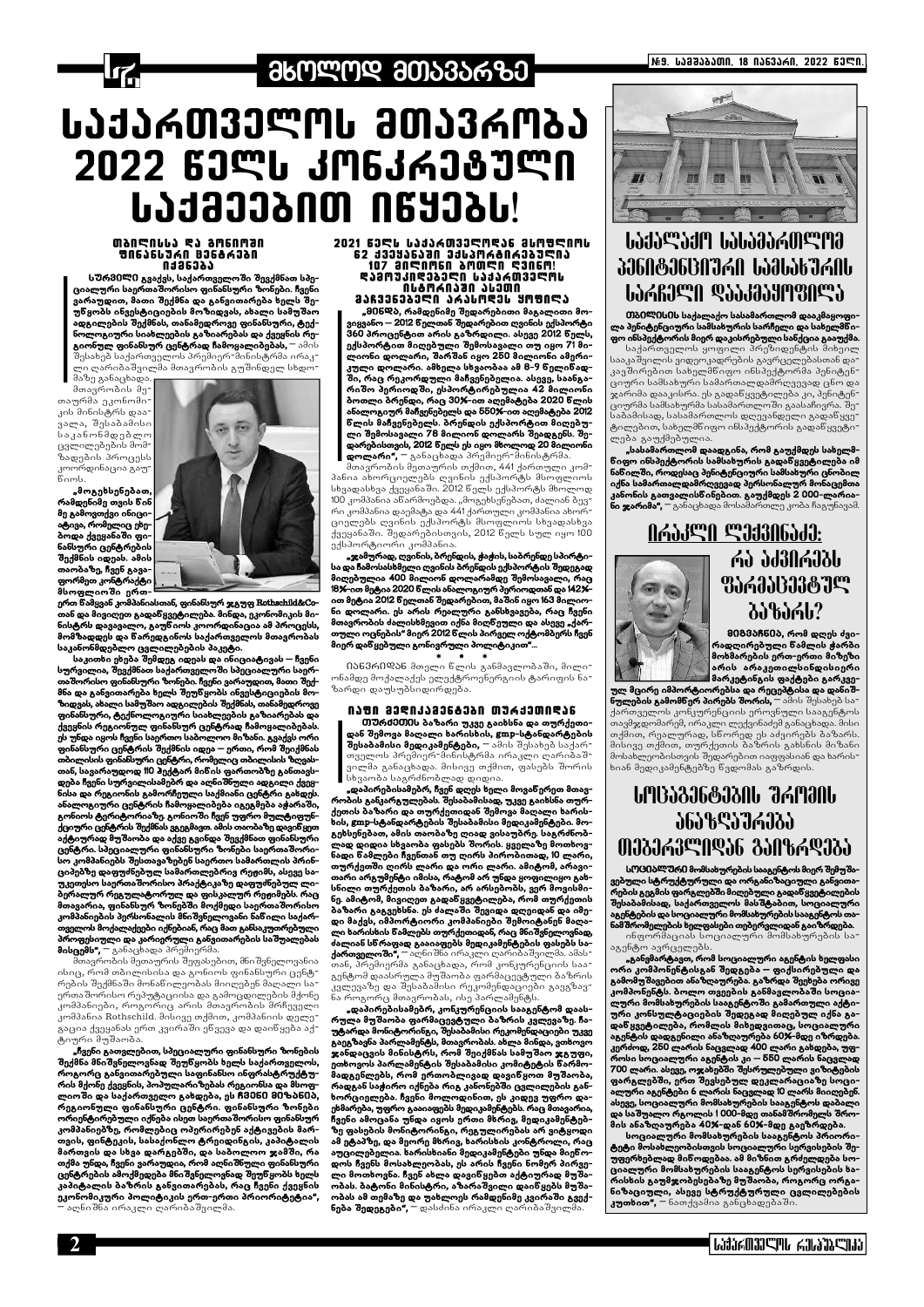

# **ᲛᲝᲣᲨᲝᲠᲔᲑᲔᲚᲘ ᲭᲘᲠᲘ**

პᲝᲚᲘᲢᲘᲙᲣრ ჩიხში შესული "ნაციონა ლური მოძრაობა" გამოსავლის ძიებაშია. ქ<del>უ</del>ჩის აქციების და სააკაშვილის ქვეყანაში დაბრუნებით განბილებული იმედების და არშემდგარი რევოლუციის შემდეგ, პარტიაში რეორგანიზაცია დაიწყო, თუმცა ძველი სახეების სრულიად ახალ თანამდებობებზე დანიშვნამ გაკვირვება თავად პარტიის მხარდამჭერებს შორის გამოიწვია. ენმ-ში რეორ განიზაციის მიუხედავად დაპირისპირება არ ცხრება. "მთავარი არხის" გენერალურმა დირექტორი **წ0ძბ გვარამ0ა** პარტიის რადი კალურ ფრთას ე.წ. მიშისტებს თავს ესხმის და აცხადებს, რომ სწორედ ამ კატეგორიის მხარდამჭერები აზიანებენ სააკაშვილს.

"არსებობს ე.წ. მიშისტების ერთი კატეგორია, რომლებიც მუდმივად უკმაყო− ფილონი არიან და ვისაც ყველა და ყვე-შას ინტერესებით" ხსნიან. ფაქტობრივად, მიშას სახელით ავრცელებენ სიძულვილს და აგრესიას. ჯერ ერთი, მიშას სახელით საუბარი, თვითმარქვიობაა და მეორე, არავინ ისე არ აზიანებს სააკაშვილს, როგორც ეგ ხალხი", წერს – ნიკა გვარამია.

"ერთიან ნაციონალურ მოძრაობაში" კი ამბობენ, რომ პარტიულ განახლებაზე მუშაობა გრძელდება. სტრუქტურული და საკადრო ცვლილებები დღის ნესრიგში მას შემდეგ დადგა, რაც პოლიტსაბჭოს თავმვდომარედ **პობა ნაშოფია,** ხოლო გენერალურ მდივნად **პეტრე ცესპარ0შვ0ლ0** დასახელდნენ. პარტიაში ახალი სამდივნო ყალიბდება, რომელიც 12 ადამიანისგან იქნება დაკომპლექტებული. თუ ვინ იქნებიან ახალი სამდივნოს წევრები, მომდევნო კვირაში გახდება ცნობილი.

ცვლილებებთან დაკავშირებით პეტრე ცისკარიშვილი აღნიშნავს, რომ ახალი სამდივნო მორგებული იქნება იმ გამოწვევებზე, რომელიც ქვეყნის წინაშე დგას

ანალიტიკოსი **დავეთ ძპრთველეუვე-** $\blacksquare 0$  მიიჩნევს, რომ "ნაციონალურ მოძრაო ბაში" მოვლენები მას შემდეგ ვითარდება, რაც ქვეყანაში **მ0ხ00Ლ სააპაუშილის** პიძა 0009 შრ ბლბსბნ0ბ ჩამოვიდა. ქართველი შვილი ფიქრობს, რომ ალასანიამ პარტიის მენეჯმენტში გარკვევა სცადა და ამიტომაც სათავეში მისთვის ყველაზე სანდო ფიგურა და სავარაუდოდ, რუსებისთვისაც მისაღები კანდიდატურა კობა ნაყოფია დასახელდა.

"კობა ნაყოფია პარტიაში ხელოვნუ− რად შექმნილ პოსტზე დანიშნეს, ეს თანამდებობა აქამდე ენმ–ში არავის ეკავა ეს კი მხოლოდ ერთადერთ მიზანს ემსახურებოდა – რუსეთის სპეცსამსახურების გავლენიანმა აგენტმა თემურ ალასანიამ პარტიაში თავისთვის ყველაზე სანდო ფიგურა დატოვა. როგორც ჩანს, ის პარტი-.<br>აში არავის აღარ ენდობა. მელიას და მისი გუნდის ფლანგის ნელ-ნელა შესუსტება ადება. "ფე-ეს-ბე"-ს პირმშო ნაყოფია კი "ნაციონალურ მოძრაობას" გადამრჩენად ჩაუყენეს, რასაც უკვე აზრი არ აქვს.

ენმ-ის დე-ფაქტო თავმჯდომარემ სამი დღის ნინ გამოქვეყნებულ ინტერვიუში თქვა, რომ 20 წლის განმავლობაში მთელი რიგი პარტიასთან დაკავშირებული დეტალები არ ყოფილა ორგანიზებული და აღიარა, რომ ეს პარტია კი არა ჩვე-



ულებრივი სექტის ნევრები არიან საბო-<br>ლოო ნერტილი კი პარტიას ნიკა გვარამიამ დაუსვა, რომელმაც პირდაპირ პარტიის იმ ბირთეს დაარტყა, რომელზედაც "ენმ" დგას. გვარამია პარტიის წარუმატებლობასა და კრახს მის რადიკალურ ფრთას, ე.წ. მიშისტებს აბრალებს. ეს კი, რა თქმა უნდა, პარტიაში დაპირისპირე**ბას კიდევ უფრო გაამწვავებს",** – ამბობს ქართველიშვილი.

მისივე თქმით, ნიკა გვარამიამ პარტიას ამ განცხადებით საკონტროლო გასროლა გაუკეთა. ქართველიშვილი მიიჩნევს, რომ ამის მიზეზი გვარამიას მხრიდან დასავლეთის მხარდაჭერის შენარჩუნებაა

"გვარამიას ამ განცხადებამ პარტიაში ფაქტობრივად ბომბი ააფეთქა. ამის მიზეზი კი პარტიის საბოლოოდ ჩიხში შესვლა გახდა. იმ ფანატიკოსებზე დაყრდნობით პოლიტიკური პარტიის ხვალინდელი დღის პერსპექტივას დასავლეთში ვეღარ ხედავენ. ყევლა კარგად მიხვდა, რომ ჩვენი ქვეყნის მოსახლეობას "ნაციონალების" რადიკალიზმი აღარ სიამოვნებთ. ამიტომ ეს არის არსაით მიმავალი გზა, სადაც სექტანტურ ფანატიზმზე აგებული პარტია ვერ გადარჩება. "ნაციონალური მოძრაობის" პროდასავლურად მიჩნეული პარტიის გადარჩენის ერთადერთი გამოსავალი ისაა რომ როგორ-.<br>მე ამ ფანატიკოსების გავლენისგან გათავისუფლდნენ. პარლამენტის საქმიანობა-.<br>ში მონანილეობის მიღება უნდა დაინყონ. საქმე უნდა გააკეთონ, რადგან ქვეყანაში რიგით მეორე პარტიაა, რომელსაც, გვინდა თუ არა, ბევრი მხარდამჭერი <mark>პ</mark>ყავს. თუმცა მიხეილ სააკაშვილის მიერ აასამართლო პროცესებზე გამოთქმულმა ბევრმა სისულელემ ელექტორატის დაკარგვა გამოინვია. ამიტომ გვარამიას სურვილი აქვს, რომ დასავლეთის მხარდაჭერა არ დაკარგოს და იძულებულია ა<mark>სეთი განცხადება გააკეთოს",</mark> — ამბობს ქართველიშვილი.

# UDDDD GJNS NUM3NL **APLADAR SPORTS Udddrid** 9899935



ᲐᲜᲐᲚᲘᲢᲘᲙᲝᲡᲘ **ᲕᲐᲮᲢᲐᲜᲒ ᲫᲐᲑᲘᲠᲐᲫᲔ** კი ფიქ<del>-</del> რობს, რომ მიხეილ სააკაშვილის საქართველოში ჩამოსვლის ეფექტი უკვე დასრულდა. ანალიტიკოსი ამბობს, რომ სააკაშვილის დაბრუნებამ ამომრჩევლის რაოდენობა ადგილობრივი არჩევნებისთვის გაზარდა. თუმცა აქაც საკითხავი ის არის უფრო აქტიური ვისი ამომრჩეველი იყო. მისი აზრით, პარტიაში ძველი სახეების გადაადგილებით რაიმე განსაკუთრებულ ცვლილებებს არ უნდა ველოდოთ.

<u>ᲐᲕᲐᲓᲛᲧᲝᲤ</u>

<u> გველეფიე</u>ი

<u>ᲓᲐᲔᲙᲘᲡᲠᲔᲑᲐ!!!</u>

"სხვა შედეგი სააკაშვილის საქართვე− ოში დაბრუნებას არ მოუტანია. მან ვერ შეძლო ქუჩის პროტესტის აგორება. სააკაშვილმა 50-დღიანი შიმშილობით და რადიკალური განცხადებებით ყველაფერი გააკეთა, რისი გაკეთებაც შეეძლო. მას მე− ტი არაფერი შეუძლია. ეს მისი მაქსიმუმი იყო. ამ ყველაფერმა კი არანაირი მუხტი საზოგადოებაში არ შექმნა, შედეგი არ მოიტანა. ახლა სამ თვეში კიდევ რა შეიძლება ოპოზიციამ გააკეთოს, რომ ეს მუხტი ანი-.............<br>ოს? სააკაშვილის მონოდებებს და პარტიაში ძველი სახეების გადაადგილებას აღარანაირი პოლიტიკური გათვლა არ აქვს. იგივე წრეზე და იგივე შეცდომების გამეორება სიტუაციას კიდევ უფრო გა**ართულებს",** – ამბობს ძაბირაძე.

მისივე თქმით, ხელისუფლება ბოლო დროს ტაქტიკურად მათზე ბევრად ჭკვიანურად იქცვა და საკმაოდ სწორი გათვლები აქვს. ამის მაგალითად კი ძაბირაძეს ხაზარაძე, ჯაფარიძე და წერეთლის საქმე მო<mark>პყავს</mark>. ის ფიქრობს, რომ ხელისუფლების გადაწყვეტილება ეს ტრიო არ დაეკავებინა, სწორია, რადგანაც აუტკივარი თავის ატკიე<mark>ბა არ უნ</mark>־ დოდა. მართალია, ამას ქვეყნის შიგნით დიდი პროტესტი არ მოჰყვებოდა, მაგრამ საერთა<del>-</del> შორისო ასპარეზზე ხელისუფლებამ პრობლემები დამატებით აღარ შეიქმნა

"რაც შეეხება გვარამიას განცხადებას პარტიის და მხადამჭერების რადიკალური ფრთის შესახებ, ერთის მხრივ რომ შევხედოთ, ის სიმართლეს ამბობს, მაგრამ მეორე მხრივ ეს რადიკალიზმი ვისგან მოდის? მათ ხომ თავად პარტიის ლიდერი მიხეილ სააკაშვილი კვებავთ? "ნაციონალებს" მხარდამჭერეპი სნორედ ამ რადიკალურად განწყობილი ლიდერის განცხადებების მეშვეობით ჰყავს. ბელადომანია, რო-<br>მელიც პარტიას სჟირს, ვერ შეიცვლება. როგორც ჩანს, პარტიის შიგნით გამოსავალს ეძებენ, მაგრამ თავად პარტიის ლიდერს რას უპირებენ, გაუგებარია"...

ᲚᲘᲙᲐ **ᲑᲔᲠᲘᲙᲐᲨᲕᲘᲚᲘ** 

# <u>%ᲣᲠᲐᲑ ᲥᲐᲓᲐᲒᲘᲫᲔ:</u> ᲐᲛᲑᲝᲮᲔᲑᲣᲚ ᲛᲝᲡᲐᲛᲐᲠᲗᲚᲔᲔᲑᲡ ..ᲜᲐᲪᲛᲝᲫᲠᲐᲝᲑᲐ"

# ᲐᲛᲘᲠᲐᲜ ᲡᲐᲚᲣᲥᲕᲐᲫᲔ: ᲮᲐᲖᲐᲠᲐᲫᲔᲛ ᲞᲘᲠᲓᲐᲞᲘᲠ ᲔᲗᲔᲠᲨᲘ ᲠᲐ ᲣᲜᲓᲐ ᲗᲥᲕᲐᲡ ᲘᲡᲔᲗᲘ. ᲠᲐᲪ ᲡᲐᲡᲐᲛᲐᲠᲗᲚᲝᲨᲘ ᲕᲔᲠ ᲗᲥᲕᲐ?!

...მბ0<mark>ნ</mark>G რას იტყვის, ბანკის "გადასარჩენად" 17 მილიონის მითვისება იყო აუცილებელი?

აი, ესაა მოკლე ანატომია. ასე იყო თუ არა, შემდეგ ინსტანციაში უნდა ამტკიცონ. ნებისმიერ მედიას სრული უფლება აქვს სასამართლო განჩინების საფუძველ-

330AQ385 63S 33T638SM856 Q5 Q560657A3856 7%36531, 1515356099730. Nd 3993351, 30 - 359651, "ბმბ<mark>0</mark>ხმბშლ მოსამართლეებს "ნაც. \_ ლისუფლებაში ყოფნის პირობებში ასემოძრაობა" პპირდება ხელშეუხებლობას ულობით შენი კოლეგა გაყარა, დევნა, და დანინაურებას უზენაეს სასამართლოდირსება შეულახა და ახლაც შენთან კოში, იქ მყოფების კი – გაყრას და ქეთევან ორდინაციაში, ისევ იგივე გზას ადგას, მესხიშვილს საერთოდ უზენაესი სასამარ-"შავ სიებს", რეპრესიებს აანონსებს და თლოს თავმჯდომარეობასაც, რომ მათ .<br>ამაზე ფორმალურად მაინც ხმას არ იღებ, როგორმე მოახერხონ შიგნიდან სასამარუკვე ცხადია, მინიმუმ თანამონანილე ხარ თლო სისტემის "არევა" და მის პოლიტიამ ყველაფრის. მაშინ სად იყავით ეს "ამ-.<br>ბოხებული მოსამართლეები", როდესაც კურ ქაოსში ჩათრევა, რასაც ოპოზიცია უკვე "სარფიანად" გამოიყენებს ქვეყნის ნინა ხელისუფლება მართლაც სასტიკ კა-.<br>შიგნით თუ მის გარეთ საერთაშორისო<br>პლატფორმაზე იმის საჩვენებლად, "თურმე ნონებს იღებდა, თქვენს კოლეგებს სახლში<br>ვრიდა, საქმეებს უღძრავდა და ატერო− რა ამბები ხდება" სასამართლოში, რაც სარებდა, დარჩენილებს კი "ნოტარიუსებად<mark>"</mark> გამუშავებდათ, მაშინ რატომ არ იღებდით ბოლოოდ მთელი სისტემის და მისი ნდო− .<br>ხმას? რატომ არ უპირისპირდებოდით ბის მძიმე დისკრედიტაციას მოახდენს". "უბრალოდ მე არ მესმის, იმაზე გაგუმართლაც საშინელ სისტემას? რატომ არ ავრცელებდით საჯარო საპროტესტო წე− ლისებულმა, რომ პარლამენტმა არ აგირ-.<br>ჩია უმაღლესი ინსტანციის მოსამართლედ, რილებს? რატომ არ ასაჩივრებდით საკონსტიტუციო სასამართლოში იმდრო-<br>ინდელ რეპრესიულ კანონებს? და ა.შ." – ყველაფერს ხაზი გადაუსვა, ნახვიდე გათან განი მართლების პოლიტიკურ ძალას-<br>რიგებაზე უბინძურეს პოლიტიკურ ძალას-<br>თან "ნაც. მოძრაობასთან", რომელმაც ხენერს ზურაბ ქადაგიძე.

#### |ᲡՖᲐᲠᲗᲕᲔᲚᲝᲡ ᲠᲔᲡᲞᲣᲐᲚᲘᲙᲐ |

 $\bullet$  ბანკს ბიზნესმენისგან ვალი არ მიუღია, არც უზრუნველყოფა მოუთხოვია, უიმედოდ ჩათვალა და ვალი ჩამოანერა; ້ີ ດ∂ა<sub>მე</sub> პიზნესმენს 17 მილიონის ჩა− მონერის მიუხედავად, კიდევ რამდენიმე სესხი მისცა.

 $\bullet$  გიზნესმენს ბანკის მმართველების გან თანხა არ მიუღია, არც მოუთხოვია, არც იპოთეკის აღსრულება მომხდარა;

ველყოფით, ასესხა ბანკის მმართველებს; ● შემდეგ ეს ფული ქრება, პასუხისმგებლობას ოფშორული კომპანია იბარებს, შემდეგ ეს კომპანიაც ქრება;

კონკრეტული პირობებით და უზრუნველყოფი ● ბიზნესმენმა იგივე თანხა, კონკრეტული პროცენტით და იპოთეკის უზრუნ

ნინა პოსტში დავნერე ყველაფერი. "იმედის" სიუჟეტშიც გასაგებად ითქვა: ბანკმა ასესხა ბიზნესმენს 17 მლნ

ზე, მოქმედ პირთა, ანუ დამნაშავეთა ინტერვიუების გარეშე სიუჟეტი გააკეთოს. რაც შეეხება ბადრი ჯაფარიძის კომენტარს, თითქოს გათეთრებაში სასამართლომ გაამართლა და თაღლითობა ახალი ბრალდებაა, ეს არაა ახალი ბრალდება, ესაა სასამართლოს განაჩენი, რომლის შემდეგ მათი პოლიტიკაში ყოფნის საკითხი ავტომატურად უნდა დადგეს, სანამ თავს არ გაიმართლებენ. ჯაფარიძის შემთხვევაში კი დეპუტატის მანდატის საკითხიც დადგება. მათ შეუძლიათ, თუ წერეთლის ტვ არ აძლევს პირდაპირ ეთერს, ფეისბუქით პირდაპირი ეთერი გააკეთონ და გაგვიქარწყლონ ეს კითხვები. სიამოვნებით მოვისმენ. .<br>უბრალოდ, ბანკის კლიენტისგან ბანკის<br>მმართველისან სხვათანამშრომლის მხრი– დან ფულის უკან სესხება არ მოსულა. ფულიც თუ გაქრა, ეს ხომ ამძიმებს თემას"..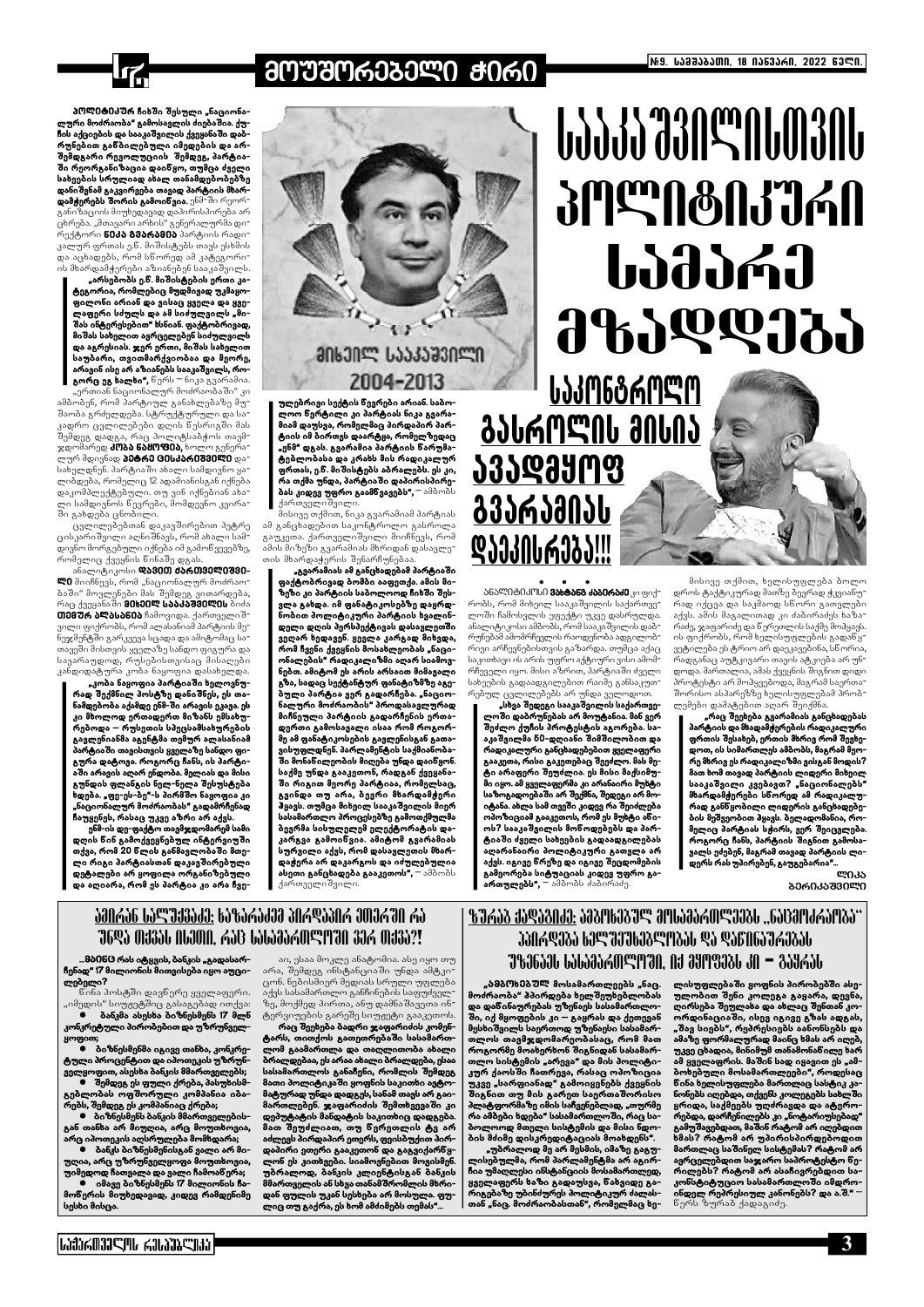**876659 3600 6906 606 ᲓᲘᲓᲛᲐ ᲑᲠᲘᲢᲐᲜᲔᲗᲛᲐ ᲔᲕᲠᲝ-***353060956 8563906 898-***S38 S580730S35SO 6603**რმბა ᲓᲐᲘᲬᲧᲝ. BREXIT-ᲘᲡ 0º3MºM8380 366 0530-ᲡᲣᲤᲚᲔᲑᲐᲡᲐ ᲓᲐ ᲙᲔᲗᲘᲚᲓᲦᲔ-ᲝᲑᲐᲡ ᲰᲞᲘᲠᲓᲔᲑᲝᲓᲜᲔᲜ, ᲝᲞᲝ-ᲜᲔᲜᲢᲔᲑᲘ ᲙᲘ ᲛᲝᲥᲐᲚᲐᲥᲔᲔᲑᲡ ᲔᲙᲝᲜᲝᲛᲘᲙᲣᲠᲘ ᲙᲠᲘᲒᲘᲡᲘᲗᲐ **ᲓᲐ ᲡᲐᲔᲠᲗᲐᲨᲝᲠᲘᲡᲝ ᲐᲕᲢᲝ-**ᲠᲘᲢᲔᲢᲘᲡ ᲓᲐᲪᲔᲛᲘᲗ ᲐᲨᲘᲜᲔᲑ-**9606. 306 598016695 356-**ᲗᲐᲚᲘ? ᲐᲛ ᲙᲘᲗᲮᲕᲐᲒᲔ ᲞᲐᲡᲣ-**6360 BBC-3 3M0305.** 

## **QQQ 7YUQ?PUQYUQ LJALJONL &JBNBN&NJ?**

Brexit-ის შემდეგ, ბრიტანეთს ყველაზე მოულოდნელი პროდუქციის დეფიციტი შეექმნა. სუპერმარკეტებიდან პერიოდულად ქრება ხან მინერალური ნყალი, ხან ყველი, ხან რა და ხან რა. არ არის საკმარისი რაოდენობით სამშენებლო მასალები და სათადარიგო ნანილები. შრომის ბაზარზეც რთული სიტუაციაა: მზარეულების,<br>ოფიციანტებისა და მინდერის სეზონური მუშების დეფიციტია.

ეს გასაკვირი არც არის. 2021წლის 1იან<del>-</del> ვარს, ბრიტანეთმა ერთიანი ევროპული ბაზარი დატოვა. შესაბამისად, ამა თუ იმ პროდუქციის, მომსახურებისა და სამუშაო ძალის მოთხოვნა-მიწოდების მიმართულებით წარმოიქმნა ბარიერები, რომლებიც აქამდე არ არსებობდა. ამ ყველაფერმა შეარყია ვაჭრობა და ეკონომიკა, რადგან Brexit-მდე დიდი ბრიტანეთი ამ ყველაფერს ყოველგვარი შეზღუდვის გარეშე იღებდა. მაგალითად, პრიტანეთში სურსათის ნახევარი იმპორტი<sup>-</sup> რებულია, ევროკავშირის დატოვებამდე კი იმპორტის 60% სწორედ ევროპიდან შედიოდა. ეს მხოლოდ ერთ სფეროს არ ეხება. ზოგადად, Brexit-ის მომენტისთვის ევროკავშირი დიდი ბრიტანეთისთვის მთავარი სავაჭრო პარტნიორი იყო და სწორედ მასზე მოდიოდა იმპორტის 53% და ექსპორტის 44%

## *<u><i><b><u>dolf</u>der Jones 661060*</u> *AJSJANASGJ6?*

შმეძლმბბ ითქვას, რომ Brexit-მა დიდი ბრიტანეთის ეკონომიკა დაანგრია. ამას ოფიციალური ანალიტიკოსებიც კი ეთანbმებიან. Office for Budget Responsibility-ob სამთავრობო ექსპერტების აზრით, საშუალოვადიან პერსპექტივაში ბრიტანეთი ეკონომიკური ზრდის დაახლოებით 4%-ს გამოტოვებს. არასამთავრობო ორგანიზაციების პროგნოზები კიდევ უფრო პირქუ− შია: მინუს 6-7%. ნაცია მდიდრდება, მაგრამ არა ისე სწრაფად, როგორც შეეძლო. ამას ორი ძირითადი მიზეზი აქვს.

პირველ მიზეზზე ზემოთ უკვე ვისაუბრეთ. ეს არის საქონლის, კაპიტალისა და შრომის იმპორტის შემცირება ერთიანი ევროპული ბაზრიდან გასვლის გამო. იაფი ესპანური სალათის ფურცლები, იაფფასიანი რუმინელი მედდა, იტალიელი პიცის მცხობელი ან ბერძენი პარიკმახერი წარსულს ჩაბარდა. მ0ორ0 მიზ0ზი არის ექსპორტის შემცი-

რება. ევროკავშირის ერთიანმა ბაზარმა ბრიტანელებს მისცა წვდომა ნახევარი მილიარ<del>-</del> დი პოტენციური მომხმარებლის ჯიბეზე, რომლებიც ბულგარეთიდან და გერმანიიდან კვიპროსსა და პორტუგალიამდე იყვნენ გადანაწილებული, არადა, თითქოს მეზობელ ქუჩაზე ბისა და ფორმალობების კედელია აღმართული. ბრექსიტის ბარიერები ვაჭრობაში დიდ პრიტანეთს თითქმის 13 მილიარდი ფუნტი და უჯდა. ეს მისი წინა ბრუნვის დაახლოებით 16%ია. ასეთია კვლევითი ინსტიტუტის, CER გამოთვლის შედეგად მიღებული მაჩვენებელი.

# 

#### დათანხმდებოდა. თუმცა 33ᲠᲝᲙᲐᲕᲨᲘᲠᲘᲡ დათააადეთ და. თეაცა<br>პორის ჯონსონს განსხვა-<br>ვებული აზრი აღმოაჩნდა.<br>ის ქვეყნის შიგნით საზღვრის გაყვანას დათანხმდა და ევროკავშირთან შეთან-ᲓᲐᲒᲝᲕᲔᲑᲘᲗ ხმებას ამ პირობებით მოაწერა ხელი. მან ეს დოკუმენტი ნარადგინა როგორც გარღვე-.<br>ვა, ამით მოიგო არჩევნები და გამოაცხადა, ს<br>რომ Brexit-ი წარმატებით დასრულდა. თუმცა მალე გაირკვა, რომ ევროკავშირი არ ხუმრობდა. ჯონსონის მიერ ხელმო-ᲑᲠᲘᲢᲐᲜᲔᲗᲛᲐ ნერილი შეთანხმება დიდ ბრიტანეთში სა- $\sigma$ ეონლის განბაჟებას მოითხოვდა. ეს პრემი- $\sigma$ ერის დაპირებას ენინააღმდეგებოდა, რად-.<br>გან ის ამბობდა, რომ რაიმე სახის შემოწმება **amnam my gjjam?**



ში ცხოვრება. მათ სამ თვეში უნდა იპოვონ სამსახური და არა ნებისმიერი, არამედ - მაღალანაზღაურებადი. მიუხედავად იმისა, რომ Brezit-მა გაზარდა არალეგალური მიგრანტების რიცხვი, რომლებიც ლა მანშის სრუტეს რეზინის ნავებით კვეთენ, მინდვრებში მოსავალი ლპება და სატვირთო მანქანების მძღოლების დეფიციტია, Brexit-ის მომხრეთა ერთ-ერთი მთავარი მოთხოვნა დაკმაყოფილებულია – საზღვარი ჩაკეტილია.

თუმცა აქ არის ორი პრობლემა. პირველ რიგში, საჭირო ხდება გამონაკლისის დაშვება. ქვეყნის შესაბამისი სტრუქტურა დათანხმდა დროებითი ვიზების გაცემას, რადგან გაირკვა, რომ არავინ იყო, ვინც ღორებს დაკლავდა, ქათმებს დაახარისხებდა და მაღაზიებში საქონელს სატვირთო მანქანით გაანანილებდა. ათნლეულების განმავლობაში პირველად, საჭირო მუშახელის არყოლის გამო, ბრიტანეთმა ვერ შეძლო საშობაოდ გაეზარდა და დაეკლა ადგილობრივი წარმოების ინდაური. ის პოლონეთიდან და საფრანგეთიდან შეიტანეს.

თუმცა ისიც გაირკვა, რომ დიდი ბრიტანეთიდან "განდევნილი" ევროპელები დაბრუნებას დიდად არ ჩქარობდნენ. მათ აქვთ საკმარისი სამუშაო კონტინენტზე, ანაზღაურებაც ნორმალურია და ნაკლები დოკუმენტაციაა საჭირო. შედეგად, მეფრინველეობის სფეროში დაშვეპულ 5000 დროებით ვიზაზე მოთხოვნა ორჯერ ნაკლები იყო, მძღოლის 5000 ვიზაზე კი მხოლოდ რამდენიმე ასეუ ლი განმცხადებელი გამოვლინდა.

ღანდიაში Brexit-მა ცენტრიდანული ძალე− ბი გააღვიძა. ბორის ჯონსონი ხელისუფლებაში მოვიდა რეფერენდუმიდან სამი ბოლოო მოლაპარაკებებს დაიწყებდა. მისმა წინამორბედმა ტერეზა მეიმ ეს დიდი ხნის განმავლობაში ვერ მოახერხა, რადგან არ იცოდა, როგორ გადაეჭრა მთავარი საკითხი – ირლანდიური.

ფაქტია, რომ კუნძულის ნანილი − ჩრდი− ლოეთ ირლანდია – გაერთიანებული სამეფოს ნაწილია. იქ დიდი ხნის განმავლობაში იყო მღელვარება და შეთანხმება, რომელმაც სისხლისღვრა დაასრულა, ითვალისწინებს

არასდროს იქნებოდა. ამ ყველაფრის შედეგი არის ხანგრძლივი დაპირისპირება ევროკავშირთან, ხელახალი მოლაპარაკებების მცდელობა ახლახან ხელმონერილ შეთანხმებაზე, მთავარი მომლაპარაკებლის, დევიდ ფროსტის დეზერტირობა და მიმდინარე დიალოგ<sup>–</sup> ში ნანილობრივი დანებება. ამავდროულად, ირლანდიელებს, შოტლანდიელების მსგავსად, სულ უფრო მეტად სურთ ინგლისისგან გამოყოფა. ბოლო გამოკითხვების მიხედვით, .<br>ჩრდილოეთ ირლანდიაში 67% თვლის, რომ Brexit-მა კუნძულის გაერთიანება მოაახლოვა, 53% კი მიიჩნევს, რომ რეფერენდუმი ამის შესახებ უახლოეს 10 წელიწად ში გაიმართება. ირლანდიის ევროპულ, სამხრეთ ნაწილში 62% ჩრდილოეთ ირლანდიასთან გაერთია־ ნებას მხარს უჭერს.

# **@J AJ მՐსᲓᲔᲑᲐ amasaseran?**

Brexit-ის ეკონომიკურმა შედეგებმა გამოვლენა ახლახან დაიწყო. მომავალ წელს ვაჭრობაში ახალი ბარიერები გაჩნდება, რაც ბრიტანული ბიზნესისა და მოსახლეობის შემოსავალს აუცილებლად შეამცირებს. "გავიდა ერთი წელი და Brexit-დან მიღებული ზარალი ბრიტანეთის ეკონომიკისთვის სულ უფრო აშკარა ხდება," წერს ანანდ მენონი, კვლევითი ცენტრის – The UK in a Changing Europe bamddmasonლი და ამსაკითხის ერთ-ერთი მთავარი ექსპერტი.

ჯონსონის განცხადებების საწინააღმდეგოდ, Brexit-ის ბევრი დეტალი, ისევე რო-.<br>გორც ზარალისა თუ მოგების საბოლოო მაჩ<del>-</del> ვენებელი, ჯერ კიდევ ცხადი არ არის. ნანილობრივ, ეს სურათი ბუნდოვანია Covid-



0d, სადაც Brexit-ი ნარმატებული აღმოჩნდა, არის მიგრაციის შეზღუდვა. ჩამოსულთა საერთო რაოდენობა მკვეთრად შემცირდა, რადგან ევროპელებს აღარ შეუძლიათ უბრალოდ ჩასვლა და ქვეყანა-

#### ᲒᲐᲛᲐᲠᲯᲕᲔᲑᲐ ᲛᲘᲒᲠᲐᲪᲘᲐᲖᲔ

BREXIT-მბ საფრთხე შეუქმნა არა მხოლოდ დიდი ბრიტანეთის შემოსავლებს, არამედ სამეფოს ერთიანობასაც. ოთხი ნაციიდან, რომლებიც მას ქმნიან, ჯერჯერო-<mark>ბით მხოლოდ ინგლისი და უელ</mark>სი არიან ერთად. შოტლანდიასა და ჩრდილოეთ ირ-

# ․․․․․․․․․․․․․․․․․․․․․․․․․․․․․ **OJ ASSIGAN** *<u> გაერთიანეგა?</u>*

მეორე პრობლემა არის ევროკავშირის პასუხი. ბრიტანელები არა მარტო იცავდნენ თავიანთ ბაზარს ემიგრანტებისგან, არამედ თავადაც ჩამოერთვათ გადაადგილების თავისუფლება და მუშაობის უფლება სადაც მოესურვებოდათ ― ევროკავშირის 27 ქვეყანაში.

საზღვრის არქონას ირლანდიასთან, რომელიც ევროკავშირის ნევრია. სანამ დიდი ბრიტანეთი ევროკავშირის წევრი იყო, არანაირი პრობლემა არ ყოფილა. Brexit-მა კი დააბრუნა საზღვარი და ერთადერთი კითხვა იყო, თუ სად აღმოჩნდებოდა ის. იმისათვის, რომ კუნძულზე ბარიერები არ შექმნილიყო, საჭირო იყო ან მთელი დიდი ბრიტანეთის დატოვება საბაჟო კავშირში, ან საზღვაო საბაჟო საზღვრის გაყვანა ჩრდილოეთ ირლანდიასა და დანარჩენ დიდ ბრიტანეთს შორის არსებულ ზღვაზე.

ტერეზა მეიმ პირველი ვარიანტი უარყო, რადგან ის Brexit-ის სულისკვეთებას ეწინააღმდეგებოდა. ის არც მეორე ვერსიას დათანხმდა იმიტომ, რომ ეს გულისხმობს საზღვრების გავლებას თავად ქვეყნის შიგნით. ის დარნმუნებული იყო, რომ ამას დიდი ბრიტანეთის არც-ერთი პრემიერ-მინისტრი არ

19-ის გამო, გარკვეულწილად კი მრავალი სა<sup>.</sup> ვაჭრო შეზღუდვის გახანგრძლივების შედეგია. თუმცა ეს მაინც დროებითია. "პანდემიის გავლენა შედარებით სწრაფად გაქრება, Brexit-ის გავლენა კი – არა. ზოგიერთ სფეროში, როგორიცაა ვაჭრობა და მიგრაცია, დროთა განმავლობაში სიტუაცია, მხოლოდ **და მხოლოდ, გაუარესდება",** ― გვაფრთხილე<sup>-</sup> δη The UK in a Changing Europe-ου ηλοნომისტები.

პორის ჯონსონმა თავისი პარტია 2019 ნლის არჩევნებში დიდ გამარჯვებამდე მი- $\alpha$ it-b- "Get Brexit Done".

"Brexit-ი დასრულებისგან შორს არის", ᲐᲛᲑᲝᲑᲡ ᲑᲠᲘᲢᲐᲜᲔᲗᲘᲡ ᲓᲐᲛᲝᲣᲙᲘᲓᲔᲑᲔᲚᲘ ᲔᲠᲗᲬᲚᲘᲐᲜᲘ ᲪᲣᲠᲕᲘᲡ ᲨᲔᲓᲔᲒᲔᲑᲘᲡ ᲨᲔᲤᲐ**-**ᲡᲔᲑᲘᲡᲐᲡ ᲐᲜᲐᲜᲓ ᲛᲔᲜᲝᲜᲘ. ᲛᲘᲡᲘ ᲒᲐᲜᲪᲮᲐᲓᲔ-ᲑᲘᲗ, ᲧᲕᲔᲚᲐᲖᲔ ᲡᲐᲘᲜᲢᲔᲠᲔᲡᲝ ᲯᲔᲠ ᲬᲘᲜᲐᲐ...

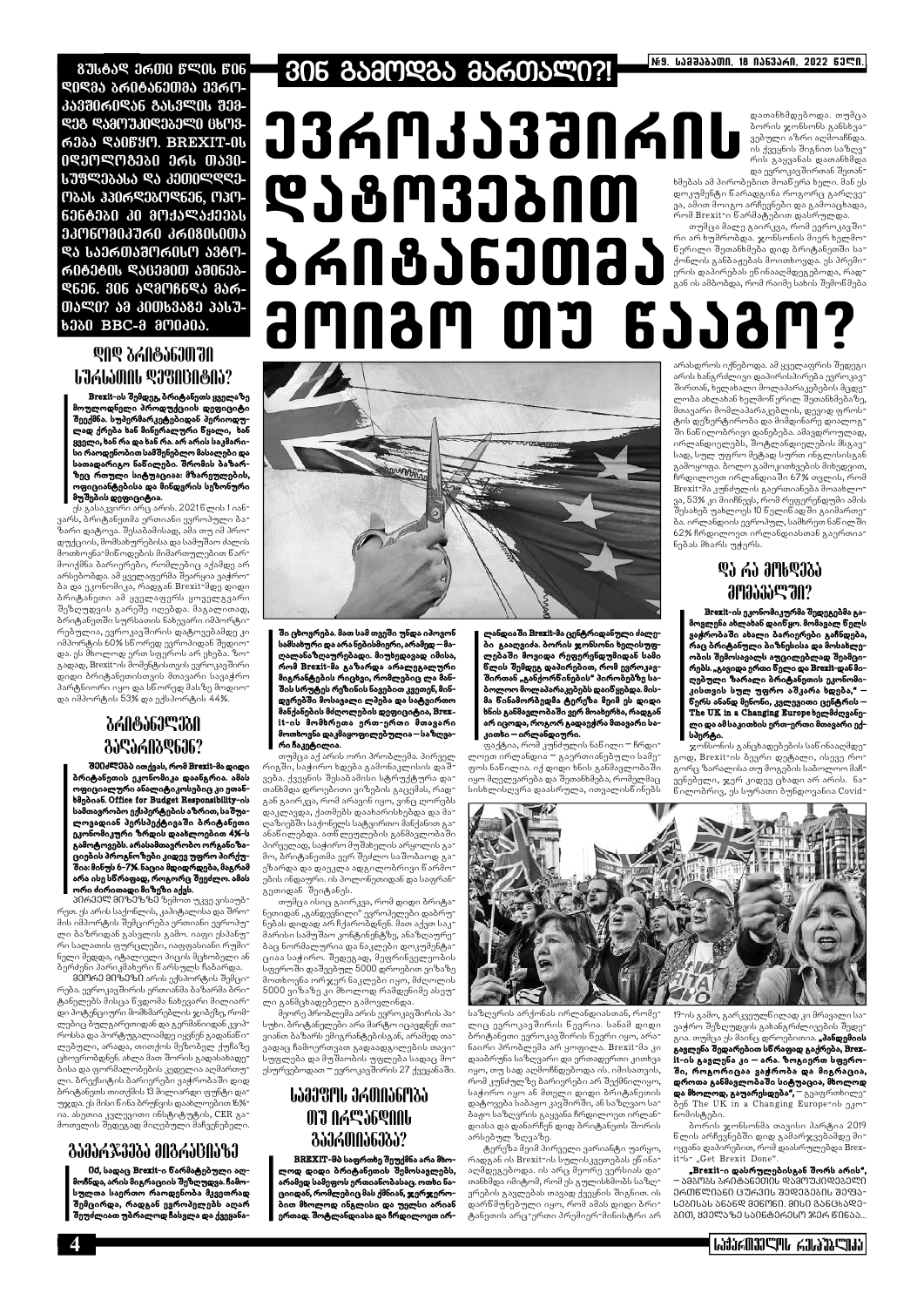# **JQYQJJYMO Q6M**



#### ᲙᲘᲔᲕᲨᲘ ᲞᲝᲠᲝᲨᲔᲜᲙᲝ ᲓᲐᲑᲠᲣᲜᲓᲐ ᲓᲐ..



<mark>უ</mark>კრბ060ს მეხუთე პრეზიდენტმა პეტრო პოროშენკომ \_<br>განაცხადა, რომ ხელისუფლე-<br>ბამ ის აეროპორტში იმიტომ არ დააკავა, რომ მას თან უკრაინელი და საერთაშორისო ჟურნალისტები ახლდნენ. "15 ნუთის განმავლობაში სამართალდამცველები არაკანონი-.<br>ერად ცდილობდნენ, უკრაინაე.<br>ში ჩემი შესვლა არ დაეშვათ ჩემს პასპორტს 15 წუთის გან-

მავლობაში ამოწმებდნენ, რათა უკრაინაში არ შევსულიყავი. ასე ეშინიათ ჩვენი", <sup>—</sup> აღნიშნა პეტრო პოროშენკომ.

აღსანიშნავია, რომ სასაზღვრო კონტროლის გასვლის დროს უკრაინის ყოფილ პრეზიდენტს პასპორტი ჩამოართვეს, რომე ლიც მოგვიანებით დაუბრუნეს. უკრაინის სახელმნიფო საგა მოძიებო ბიუროს განცხადებით, პეტრო პოროშენკო ტერორის .<br>ტული ორგანიზაციების საქმიანობის ხელშენყობასა და სახელ<br>მნიფო ღალატშია ეჭვმიტანილი. 19 დეკემბერს ცნობილი გახ და, რომ მას შემდეგ, რაც სამართალდამცველებმა ყოფილი პრე ზიდენტისთვის დაკითხვაზე დაბარების უნყების გადაცემა სცადეს, პეტრო პოროშენკომ უკრაინა დატოვა.



# <u> ƏNG AMƏ6N: ƏYGN6U</u> 1528005 35370606 JEQ3360L 795335 JA 76QJ AN3130MI

შეერთეგული შტატები და და სავლეთის ქვეყნები ვალდებულნი

არიან, ხელი შეუშალონ რუსეთის პრეზიდენტ ვლადიმირ პუტინს საბჭოთა კავშირის რაიმე ფორმით ხელახლა შექმნაში. ამის შესახებ რესპუბლიკელმა სენატორმა მიტ რომნიმ განაცხადა.

"პუტინი ცდილობს, აღადგინოს ის, რაც ადრე პქონდა. ამის დაშვება არ შეიძლება", <sup>—</sup> თქვა რომნიმ. სენატორის თქმით, პუ ტინი ნატოს დაქუცმაცებას და დასუსტებას ცდილობს. მიტ რომნის თქმით, რუსეთის წინააღმდეგ დასავლეთის ხელთ არსებული ერთ-ერთი ბერკეტი "ჩრდილოეთის ნაკადი 2"-ის დახურვაა. სენატორმა გაიხსენა, რომ სენატში ინიცირებული კანონის პროექტი, რომელიც მილსადენის წინააღდეგ სანქციებს ითვალის წინებდა, დემოკრატმა სენატორებმა დაბლოკეს. **"ჩვენ უნდა** ვუთხრათ პუტინს, რომ თუ რაიმე ქმედებას დააპირებს უკრაინის ნინააღმდეგ, ის დაკარგავს ამ სიმდიდრეს, "ჩრდილოეთის ნა-<br>კადი 2"-ის სახით", — დასძინა სენატორმა.

# ᲠᲣᲡᲣᲚᲘ ᲑᲘᲠᲗᲕᲣᲚᲘ ᲠᲐᲙᲔᲢᲔᲑᲘ <u>ƏƏƏWIIƏIIN PƏPƏSIJULINMƏP</u>

რ შსმბ დიპლომატებმა აშშ-ისა და ნატოს ნარმომადგენლებ თან მოლაპარაკებებზე მიანიშნეს, რომ თუ უსაფრთხოების გარან .<br>ტიებზე მოსკოვის მოთხოვნები არ დაკმაყოფილდება, აშშ-ის სა-<br>ნაპიროების მახლობლად შესაძლოა, ბირთვული რაკეტები განთავ**სდეს,** — ამის შესახებ ინფორმაციას "ნიუ იორკ თაიმსი" დისკუსიის

მონაწილე დასავლელ დიპლომატებზე დაყრდნობით ავრცელებს გამოცემის მიხედვით, რუსეთის წარმომადგენლებს მსგავსი

გეგშების შესახებ პირდაპირ არ უსაუბრიათ და არ დაუკონკ-<br>რეტებიათ, თუ რომელ ქვეყნებსა და ტერიტორიებზეა საუბარი აშშ-ის მახლობლად, მაგრამ გამოცემა ასევე წერს, რომ რაკეტების განთავსება სამიზნემდე მისაღნევ დროს ხუთ ნუთამდე შეამცირებდა. სტატიის ავტორების თქმით, შეუძლებელია იმის თქმა, რამდენად სერიოზულია მსგავსი გეგმები და არის თუ არა ისინი დასავლური ქვეყნების დაშინების მცდელობა, რათა აიძულონ ისინი, მიიღონ რუსეთის მოთხოვნები მოლაპარაკე პებში. მანამდე რუსეთის საგარეო საქმეთა მინისტრის მოადგილემ სერგეი რიაბკოვმა ტელეარხ "არტივიაისთან" ინტერვიუ ში განაცხადა, რომ რუსეთს შეუძლია, გაატაროს ღონისძიებეპი სამხედრო-საზღვაო ძალების შეშვეობით, თუ ვაშინგტონი მოს კოვის პროვოცირებას მოახდენს და მასზე სამხედრო ზეწოლას განაგრძობს. პასუხად კითხვაზე, განიხილება თუ არა საერთოდ რუსული სამხედრო ინფრასტრუქტურის, მაგალითად, ვენესუ ელაში ან კუბაში განლაგების შესაძლებლობა, რიაბკოვმა თქვა

RASNANDO JULIO JOANA SUMBOJJA

ԹԴԴՑՈՏԻ ԱՐԳԿԱՐ ՍԻՑԵՐԻ

ჩრᲓ0ᲚᲝᲔᲗ კორეამ სავარაუდოდ მოკლე მანძილზე მოქმედი

ᲛᲡᲝᲤᲚᲘᲝ ᲔᲙᲝᲜᲝᲛᲘᲙᲣᲠᲛᲐ ᲤᲝᲠᲣᲛᲛᲐ <u>ᲐᲗᲬᲚᲔᲣᲚᲘᲡ ᲫᲘᲠᲘᲗᲐᲓᲘ</u> ᲠᲘᲡᲙᲔᲑᲘ ᲩᲐᲛᲝᲗᲕᲐᲚᲐ

შახᲚᲝᲔᲡᲘ 10 წლის ძირითადი რისკები დაკავშირე-dob Global Risks Report 2022-ob gob 3360.

ფორუმის ექსპერტების აზრით, გრძელვადიან პერსპექტივაში პრობლემას წარმოადგენს საერთაშორისო საზოგადოების მხრიდან კლიმატური ცვლილებების თავიდან აცილების უნარის არარსებობა. გლობალური დათბობა გამოიწვევს ექსტრემალურ ამინდს და ბიოლოგიური მრავალფეროვნების შემცირებას.

ქვეყნების მთავრობებს არ შესწევთ შექმნილი ვითარების უკეთესობისკენ შეცვლის ძალა, ეს კი მომავალში გლობალური მშპ-ს 1/6-ით შემცირებას გამოინვევს – ძირითადად სოფლის მეურნეობაში და თევზჭერაში პირობების მკვეთრი გაუარესების, ტყეების გაჩეხის და სხვა ფაქტორების გამო, რომლებიც პირდაპირ დაკავშირებულია კლიმატის ცვლილებასთან.

ანგარიშის ერთ-ერთი ავტორის, სადაზღვევო ჯგუფ Zurich Insurance Group-ის რისკების შეფასების მთავარი სპეციალისტის პიტერ გიგერის აზრით, მთავრობების უმნეობა დაადასტურა გლაზგოში გამართულმა გაეროს კლიმატურმა კონფერენციამ, რომელმაც გამოიშუშავა ვალდებულებები დედამინაზე საშუალო ტემპერატურის ზრდის შენელებასთან დაკავშირებით, მაგრამ შეთავაზებული ზომები დასახული ამოცანის შესრულებისთვის აშკარად არასაკმარისია.

კორონავირუსის პანდემიამ წინა პლანზე რამდე ნიმე გლობალური რისკი გამოიტანა – მაგალითად, სოციალური უთანასწოროპის ზრდის საფრთხე.

\_\_\_\_<br>ლაზე შევხედავთ დედამინის მოსახლეობის ყვე-<br>ლაზე შეძლებულ 20%-ს, დავინახავთ, რომ პოსტპანდემიურ პირობებში მათ თავიანთი დანაკარგების თითქმის ნახევრის კომპენსირება მოახერხეს. მაგ− რამ თუ შევხედავთ ყველაზე ღარიბ 20%-ს, მათ 2021 წელს შემოსავლების კიდევ <mark>ნ%</mark> დაკარგეს",  $\pm$  გა $\pm$ 



ნაცხადა მსოფლიო ეკონომიკური ფორუმის მმარ<sup>.</sup> თველმა დირექტორმა საადია ზაჰიდიმ

სოციალური უთანასწორობა უახლოესი 10 წლის მანძილზე ერთ-ერთი ყველაზე მაღალი რისკია და ის მხოლოდ კლიმატურ ცვლილებებს ჩამორჩება. მოკლევადიან პერსპექტივაში არსებულ რისკებს ემატება ინფექციური დაავადებების გავრცელება, მოსახლეობის ფსიქიკური ჯანმრთელობის გაუარესება და შემოსავლებთან დაკავშირებული პრობლემა

<u>ᲡᲐᲨᲣᲐᲚᲝᲕᲐᲓᲘᲐᲬ ᲠᲘᲡᲙᲔᲑᲡ ᲙᲘ ᲓᲐᲕᲐᲚᲘᲐᲜᲔᲑᲘᲡ ᲓᲝ-</u> ᲜᲘᲡ ᲖᲠᲓᲐ ᲓᲐ ᲒᲔᲝᲔᲙᲝᲜᲝᲛᲘᲙᲣᲠᲘ ᲓᲐᲞᲘᲠᲘᲡᲞᲘᲠᲔᲑᲐ – **১**६Უ, ᲠᲝᲓᲔᲡᲐᲪ ᲔᲙᲝᲜᲝᲛᲘᲙᲣᲠᲘ ᲓᲐᲕᲔᲑᲘ ᲐᲠᲐ ᲛᲮᲝᲚᲝᲓ d3086086, 56580Q d30856500536878086 8M606 6Q085.

ანგარიშში მოხსენიებულ რისკებთან დაკავშირებით ფორუმის მიერ გამოკითხულ ექსპერტთა 89% აფასებს გლობალურ მოკლევადიან რისკებს, რო<del>-</del> გორც მაღალს, და სტაბილურობისთვის რისკის შემ-.<br>ცველს. რესპონდენტების 84% პესიმისტურადაა გან-.<br>წყობილი უახლოესი მომავლის მიმართ<mark>, დ</mark>ა მხოლოდ 11% ელის 2024 წელს გლობალური ეკონომიკის აღდგენის მაღალ ტემპებს.

**FORBES.RU** 



1. პ0Ლ გეითსის აზრით, 2022 ნელს კორონავირუსის **პანდემიის** მწვავე ფაზა დასრულდება, იმის მიუხედავად, რომ ახალი შტამი "ომიკრონი" სწრაფად ვრცელდება და დელტას სულ მალე ჩაანაცვლებს.

2020 წელს ის პანდემიის დასრულებას 2021 წლისთვის ვარაუდობდა, მაგრამ შემდეგ აღიარა, რომ არასათანადოდ შეაფასა, რამდენად რთული იქნებოდა ადამიანების დათანხმება ვაქცინაციაზე და პირბადეების ტარებაზე. მისი აზრით, 2022 წელს კორონავირუსი კაცობრიობისთვის ენდემური, ანუ, გრიპივით დამახასიათებელი დაავადება გახდება. ასევე მილიარდერი მიიჩნევს, რომ ამ დროისთვის კაცობრიობას ვაქცინაციის ბევრად მეტი საშუალება აქვს.

 $2.3090006906000036$ 

2022 წელს მსოფლიო დიდი პროგ-

რესს მიაღწევს **ალცპეიმერის და-**

ავადების ადრეული დიაგნოსტიკის

კუთხით. ჯანდაცვის მსოფლიო

ორგანიზაციის მონაცემებით, ეს

დაავადება მსოფლიოში 50 მლნ.

ადამიანს სჭირს და ყოველნლიუ-

# **7000000 2000** 7 ᲞᲠᲝᲒᲜᲝᲖᲘ **3M69333 2022 6396**

ხდება. ბილ გეითსის აზრით, სისხლის ანალიზის ახალი მეთოდის დაავადების ადრეულ სტადიებზე აღმოჩენის შესაძლებლობას გააჩენს, ეს კი მძიმე ფორმების რაოდენობის შემცირებას შეუნყობს ხელს.

მილიარდერის თქმით, ამ კუთ<del>-</del> ხით ბევრი ახალი აღმოჩენა გაკეთდა და 2022 წელი შესაძლოა გარდამტეხი აღმოჩნდეს

.<br>3. **მზ0ს პᲚᲝᲙ0რმბბ.** გეითსი იმედოვნებს, რომ 2022 წელს ამოქმედდება პარვარდის უნივერსიტეტში დამუშავებული კლიმატური ცვლილების ნინააღმდეგ ბრძოლის ექსპერიმენტული საშუალება. საუბარია პროექტ SCO-PEX-ზე, რომელიც 20 კილომეტრის სიმაღლეზე კალციუმის კარბონატის გაშვებას ითვალისნინებს, რაც შექმნის ღრუბელს, რომელიც მზის მავნე გავლენას შეამმანძილზე განვითარებულ ქვეყნებ ში ეს ვირუსული დაავადება თითქმის ამოიძირკვა, თუმცა, ღარიბ ქვეყნებში ის დღემდე არსებობს. ბილ გეითსი 2022 წელს პოლიომელიტთან ბრძოლაში დიდი ინვესტიციების ჩადებას აპირებს და იმედოვნებს, რომ ამ კუთხით 2022 ნელს ბევრი მნიშვნელოვანი სიახლე იქნება

6. ᲬᲧᲐᲚᲑᲐᲓᲘᲡ ᲢᲠᲐᲜᲡᲞᲝᲠ**ტ0.** გეითსის აზრით, 2022 წელს მოსალოდნელია სერიოზული გარღვევა წყალბადის ენერგეტიკაში, პროექტების Breakthrough Energy Ventures, Catalyst If Fellows-ის ფარგლებში.

ის ეკოლოგიურად სუფთა და იაფი წყალბადის საწვავის შექმნის საქმეში მნიშვნელოვან პროგრესს პროგნოზირებს. ამ პროექტებში, რომლებიც ინგლისში ხორციელდე-.<br>ბა, გეითსმა 400 მლნ ფუნტი ჩადო **ტბსბმშბრო.** 2-3 წელინადში ვირტუალური შეხვედრების დიდი ნანილი მეტასამყაროში შედგება. "იდეა იმაშია, რომ ავატარის გამოყენებით, თქვენ შეძლებთ ვირტუალურ სამყაროში კოლექტიური შეხ-

## いむんの339ル んいむこのむ

.<br>ინფორმაციით, ფხენიანის მიერ რაკეტების<br>გაშვების ფაქტს სამხრეთ კორეა და იაპონია ადასტურებენ. მათივე ცნობით, მიმდინარე თვეში ეს ჩრდილოეთ კორეის მიერ ჩატარებუ-.<br>ლი მეოთხე სარაკეტო გამოცდაა სამხრეთ კორეის არმიის გენშტაბის ინფორმაციით, ჩრდი ლოეთ კორეამ სავარაუდო ბალისტიკური რაკეტები ფხენიანის აეროპორტიდან ისროლა რომლებმაც 42 კილომეტრის სიმაღლეზე 380 კილომეტრის მანძილზე იფრინეს. იაპონიის მთავრობამ რაკეტების გაშ<del>·</del> ვება დაგმო და რეგიონული მშვიდობის<sub>.</sub> .<br>უსაფრთხოების საფრთხე უნოდა.

.<br>ირი ბალისტიკური რაკეტა ისროლა. მედიის

რად მათი რაოდენობა 10 მლნ-ით იზრდება. დაავადების რისკ-ფაქტორებია გენეტიკური მიდრეკი<del>-</del> ლება და მაღალი ნნევა. ამ დროისთვის ალცჰეიმერის დაავადების კარდინალური მკურნალობის სა-.<br>შუალება არ არსებობს, ნამლებს მხოლოდ მისი განვითარების შენელება შეუძლიათ.

დაავადების ერთ-ერთი პრობლემა ისაა, რომ მისი გამოვლენა უკვე პროგრესირებად სტადიებზე იქნება პაციენტების "ჭკვიან საათებზე" დაგროვილი ინფორმაციის მკურნალი ექიმისთვის გადაცემის გზით. ის ასევე დიდ პერსპექტივას ხედავს ტელემედიცინაში, რომელიც ადამიანებს სასურველ ექიმ<del>-</del> თან კონსულტაციის შესაძლებლოპას ონლაინ-რეჟიმში მისცემს. 5. amentagement აღ-80086860. ბოლო ათნლეულების

ცირებს. ამ პროექტში ინვესტიციები თავად ბილ გეითსმაც ჩადო. - 4. ანალიზები – სახლში. <sub>გე</sub> ითსი ასევე პროგნოზირებს, რომ .<br>უახლოეს მომავალში გაჩნდება<br>მონყობილობა, რომელიც ადამი− ანებს სასიცოცხლოდ მნიშვნელოვანი მაჩვენებლების სახლში შემონმების საშუალებას მისცეს. ამის გაკეთება შესაძლებელი

ვედრების გამართვას ისე, რომ ერთ ოთახში ყოფნის ილუზია გექნებათ. ამისთვის თქვენ სპეციალური სათვალეები და ხელთათმანები დაგჭირდებათ. 2022 წელს ჩვენ ამ ტენ დენციის პირველი ნაბიჯების მოწმეები გავხდებით", – თვლის ბილ გეითსი. მისი თქმით, ამ ეტაპზე მეტასამყაროს ტექნოლოგია ძალიან სწრაფად ვითარდება და ახლო მომავალში ამ მხრივ პროგრესი კიდევ უფრო დაჩქარდება. 9TV.ISRAEL



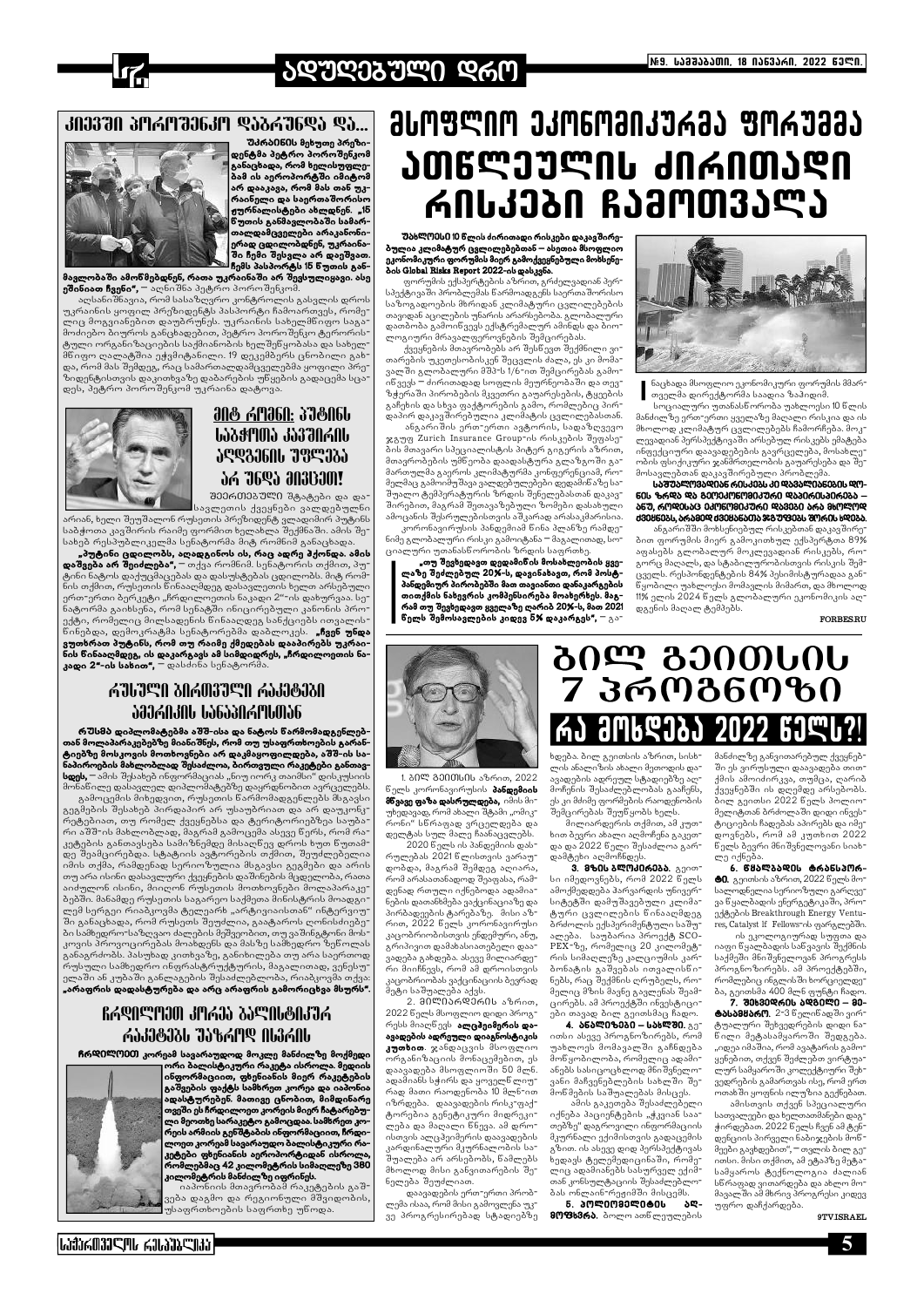

#### $\odot$  arwardwr  $\omega$

0) გელესეს ოლიმპიურ სასახლეში დამთავრდა მოხმალავე ქალ-ვაჟთა მსოფლიოს თასის პირად-გუნდური გათამაშება. შეჯიბ–<br>რებაში 41 ქვეყნის 400-მდე მოფარიკავე .<br>შეიკრიბა.შესანიშნავად იასპარეზა ოლიშპიის და.<br>ური თამაშების ორგზის მონაწილემ, ევროპის ჩემპიონატების სამგზის ბრინჯაოს პრიზიორმა, მსოფლიოს გრან პრის ორგზის მე− სამეადგილოსანმა, ახალგაზრდებში ევროპის სამგზის ჩემპიონმა სანდრო ბაზაძმმ, რომელიც <mark>ტურნირში პ</mark>ლეი ოფიდან ჩაება პირველ წრეში მან ოლეგ პეტროვსკის (რუ− სეთი) აჯობა – 15:8, შემდეგ ზედიზედ დაა მარცხა სანად გემეში (უნგრეთი) — 15:10, ჯუნპო კიმი (კორეა) — 15:7, ჯოვანი რეპეტი (იტალია) — 1ნ:10, ნახევარფინალში — ბოლად აპიტი (საფრანგეთი) ჩამოიშორა გზიდან — 15:10, გადამნყვეტ ორთაბრძოლაში კი ჯუნ-ჰვან კიმის (კორეა, 15:12) მძლეველ კამილ იბრაგიმოვს (რუსეთი) 15:8 მოუგო და მსოფლიოს თასი მოიპოვა, რაც ქართული ფარიკაობის ისტორიაში პირველი შემთხვევაა. მეორე ადგილზე გავიდა კამილ იბრაგიმოვი. ბრინჯაოს მედლები ბოლად აპიტისა და ჯუნ-ჰვან კიმს ერგოთ.

მამაკაცთა ორთაბრძოლებში, სანდრო ბაზაძის გარდა, საქართველოს 13<br>ნარმომადგენელი მონანილეობდა. მათგან გამოირჩა ჩვენი ქვეყნის მოხმალა-<br>ვეთა ნაკრების ნევრი, 23-ნლამდელებში ევროპის ბრინჯაოს პრიზიორი ბექა ბაზაძე. ჯგუფში მან ოთხი მეტოქე (ოლექ-

# <u> LJ6C4M 6128140</u> **8603380**

**სპორტი** 

სანდრ კარაკაი (უკრაინა, 5:4), მოჰამად ალამრი (სამხრეთი აფრიკა, 5:1), ფლორიან შიკელე (საფრანგეთი, 5:2), ჯოვანი რეპეტი (იტალია, 5:2) დაამარცხა, ორი შეხვედრა ნააგო სორინ ეფტიმსა (რუმინეთი, 4:5) და ზუჰრიდინ კოდიროვთან (უზბეკეთი, 4:5), პლეი ოფში ნოლან უილიამსი (აშშ, 15:8), სტიაპან კოვალი (პელარუსი, 15:5), გიეონდონგ დო (კორეა, 15:10), დერილ ჰომერი (აშშ, 15:13) ჩამოიშორა გზიდან, თავად კი ენდრიუ მაცკიევიჩს (აშშ, 13:15) ვერ გაუმკლავდა

შეგახსენებთ, რომ ნოვაკ ჯოკოვიჩი

ლია პირველობის პირველ წრეში ბრიტა<sup>.</sup>

ნელ ენდი მარეის დაუპირისპირდება.

და საბოლოოდ მე-15 ადგილზე გავიდა დანარჩენ ჩვენებურთა მაჩვენებლები ასეთია: 66. ვაჟა რეჭია, 105. ლაშა კუჭუხიძე, 109. ნიკოლოზ ჭეიშვილი, 117. ნიკოლა რუსე, 124. გოგა კაკაურიძე, 144. ვახტანგ არჩვაძე. ეს მოფარიკავეები პლეი ოფში კი გავიდნენ, მაგრამ პირველივე შეხვედრებში დამარცხდნენ. რაც შეეხებათ ახალგაზრდა მოხმალავეებს ალექსანდრე ხორხომელიძეს, ლუკა ლომინაძეს, დავით თავართქილაძეს, ლუკა კუჭუხიძეს, თემო ალისტრახოვ-

#### 

კელვ∩ნ კატარმა გიგა ჭიკაძესთან ბრძოლის შემდეგ კომენტარი გააკეთა და ქართველი მეტოქე შეაქო. როგორც ამერიკელმა აღნიშნა, ჭიკაძე ძალიან ძლიერი და რთული მეტოქე იყო.

"რატომღაც თავს ორნაირად ვგრძნობ: საშინლად, მაგრამ ამავდროულად ყველაზე ბედნიერად. არ ვიცი, ეს ფანტასტიკურია. გიგა ძალიან ძლიერი მებრძოლია, UFC-ში 7 ბრძოლა პქონდა მოგებული. ყველაფერი სწორად გააკეთა. ბევრი გულ-

.<br>შემატკივარი მნერდა, მაგრამ მთავარი საკუთარი თავის რწმენაა. მიხარია, რომ გავი− მარჯვე, უბრალოდ მჭირდე-.<br>ბოდა კიდევ ერთი შანსი. გიგა ნამდვილი პროფესიონალია და ჩემთვის დიდი მეტოქე იყო. ეს ბრძოლა ჩემი თავის გამოცდა იყო და დავრნმუნდი, რომ ჩემი ადგილი დივიზიონის სათავეშია. ამ მომენტში<br>არავის გამოწვევა არ მინდა, უბრალოდ მსურს ჩემს ძმას დაბადების დღე მივულოცო<mark>,</mark> გუშინ ჰქონდა. მიხარია, რომ დავბრუნდი", <sup>—</sup> თქვა ბოსტსა და ალექსანდრე თავართქილაძეს, ისინი ჯგუფში ვერ ჩარჩნენ.

ქალებში კარგად იასპარეზა ევროპის 2017 წლის ჩემპიონმა თეოდორა კახიან-მეკლინგმა, რომელმაც ჯგუფში ექ<del>-</del> ვსი შეხვედრა გამართა. დაამარცხა ხუ<del>-</del> კა., აყ-ყა.,<br>თი მეტოქე − ქეით დეიკინი (დიდი ბრი−<br>ტანეთი, 5:4), სიგლეტონ-კომფორტი (აშშ, 5:1), მოჰამედ ბელკებირი (ალჟი<sup>-</sup> .<br>რი, 5:3), იასმინა აბდულაევა (უზბეკე<sup>-</sup> თი, 5:1), ზარიფა <mark>პ</mark>უსეინოვა (აზერბაი<sup>-</sup> ჯანი, 5:3) და ერთადერთი ორთაბრძო<del>-</del> ლა ზარიფა სიესლართან (პოლონეთი, 1:5) წააგო. 64 საუკეთესოში აზერბაიჯანელ სევილ ბუნიატოვას კი სძლია 15:9, მაგრამ ტოკიოს ოლიმპიური თამაშების ბრინჯაოს პრიზიორ მანონ ბრუნე∹აპი∹ ტის (საფრანგეთი) ვერ გაუმკლავდა <sup>-</sup> .<br>9:15 და 27-ე ადგილზე გავიდა. ლიკა ჯი ჯეიშვილი 66-ე ადგილს დასჯერდა.

ჯგუფში, შესაბამისად, სამი და ორი მოგების მერე პლეი ოფში გამოეთიშნენ თასის გათამაშებას თბილისელები <del>–</del> 107. თამარ ჩარკვიანი და 114. ალექსანდრა .<br>კუვაევა; კატო არჩვაძემ, სალომე გოგუ<del>-</del> ამ, მარიამ ტუღუშმა და მარი კაკოიშ<del>.</del> ვილმა ჯგუფური ეტაპი ვერ გადალახეს

<u>პმარGხლპეკზე ავილნენ. კაროლინ</u> კეროლი (საფრანგეთი), 2. ტეოდორა კუნტურა (საბერძნეთი), 3. იანა ეგორიანი (რუ− სეთი), როსელა გრეგორიო (იტალია).

ᲚᲔᲥᲡᲝ (ᲞᲘᲜᲪᲐᲫᲔ

#### ● ᲙᲕᲐᲜᲫᲘ ᲒᲐᲘᲮᲡᲜᲐ



603ბძ 3003080 ავსტრალიის ღია<br>-პირველობაზე ვერ ითამაშებს ავსტრალი ის სასამართლოს საბოლოო გადაწყვეტი− ლება ცნობილი გუშინ გახდა და სერბს დე− პორტაცია გამოუ<mark>ნერეს.</mark>

ჩოგბურთელის ადვოკატების შუამ<del>-</del>

#### $\odot$  ᲠᲝᲡᲦᲐ ᲒᲕᲔᲦᲘᲠᲡᲝᲡ...

# **JAM36JᲚN ᲚᲘᲒᲐᲪ.** ᲜᲐᲙᲠᲔᲑᲘᲪ. ᲚᲔᲒᲘᲝᲜᲔᲠᲔᲑᲘᲪ

Დბ0წ8Ო ახალი საფეხბურთო სეზონი და ქართველ ქო−

და რაფაელ ნადალის გადასასწრებად, თუმცა, ამის გაკეთებას ავსტრალიაში ნამდვილად ვერ შეძლებს. ჯოკოვიჩი ტურნირზე პირველ ნომრად იყო განთესილი, მაგრამ, ცხადია, ახლა ტურნირის ორგანიზატორებს მისი ჩანაცვლება მოუნევთ. აქვე გეტყვით, რომ ნიკოლოზ ბასილაშვილი ავსტრალიის

"ᲑᲔᲦᲜᲘᲔᲠᲘᲪ ᲕᲐᲠ ዴን ᲔᲑᲔᲓᲣᲠᲘᲪ"...

ონელმა. შეგახსენე<mark>ბთ, რომ გიგა ჭიკაძე</mark>ს UFC-ში 7 პრძოლა აქვს მოგებული და პირველი მარცხი განიცადა. 33 წლის ქართველი ნახევრადმსუბუქი წონის რე<del>-</del> იტინგში მერვე ადგილზეა



დაგეგმილი ორი გასვლითი ამხანაგური მა<mark>ტჩ</mark>ით ჩაებმება — 25 მარტს — ბოსნიაში და 29 მარტს — ალბანეთში (მასპინ– ძელი ქალაქები მოგვიანებით დასახელდება).

შეგახსენებთ, რომ ბალკანელებს ისტორიაში პირველად შევხვდებით, ძველ ნაცნობ ალბანელებთან კი დადებითი ბალანსი გვაქვს: 7 მოგება, 3 ფრე და 3 წაგება. ა<mark>ხ</mark>ლა კი საქართველოს ფე<mark>ხ</mark>ბურთის ფედერაციის ვიცე-პრეზიდენტს **ალექსანდრე იაშვილს** მოვუსმინოთ.

– მნიშვნელოვანი იყო ისეთ მეტოქეთა შეოჩევა, რომლებიც დაახლოებით იმ სიძლიერის იქნებოდნენ, ერთა ლით. ვფიქრობ, ძა<sub>!</sub> ენდა შიი

იქნება ბოსნიასთან მატჩი, მთლიანობაში კი ორივე ნაკრე-

ბი საკმაოდ ძლიერია და თამაშის სტილით ახლოს არიან

ბულგარეთისა და ჩრდილოეთ მაკედონიის გუნდებთან.

# მᲝᲙᲚᲔᲓ

**ფუტსალე.** ხვალ საქართველოს ეროვნული ნაკრები თავის ისტორიაში პირველ ევროპის ჩემპიონატზე ნი− დერლანდებში მიემგზავრება, სადაც ჯგუფურ რაუნდში ქალაქ გრონინგენში ასეთი გრაფიკით ითამაშებს:

22 იანვარი. საქართველო – აზერბაიჯანი. 26 იანვარი. საქართველო — ბოსნია.  $29$  იანვარი. საქართველო — ესპანეთი.

საეტაპო გამოცდის ჩაბარების წინ **ავთანდილ ასა**თიანის განვრთნილმა გუნდმა მეორე სპარინგიც მო<del>-</del> iam გაჯიკეთს = 10:1 (პირველი მაგჩი = 6:2). სტუმ  $\tilde{m}_0$ პს 4 პურთი ელისანდრომ გაუტანა, ხოლო 2 – კურტანიძემ. შეხვედრები თბილისის სპორტის სასახლეში გაიმართა.

#### ນດະ ლება სულთმობრძავ ეროვნულ ჩემპიონატს? რამდენად საფუძვლიანია ქვეყნის ნაკრების ამბიციები? გაიღება თუ არა გამორჩეულ "ჯვაროსანთათვის" ევროპული ტოპ-კლუბე-.<br>ბის კარი? და ასე შემდეგ...

რადგან რამდენიმე აქტუალურ საკითხს შევეხეთ, მოდით, პოზიციაც თანმიმდევრობით გამოვთქვათ. უპირველესად, არ გამართლდა, ყოველ შემთხვე<del>-</del> ვაში – მომავალ ნლამდე, ახლახან გავრცელებული ხმები, თითქოს სახელმნიფოს მხრიდან ჩვენი გუნდების დაფინანსება უნდა შეწყდესო, რაც "კრისტალბეთ" ეროვნული ლიგისთვის სასიკვდილო განაჩენი იქნებოდა.

მართალია, ჟანგბადის ბალიში ამჯერად გამოიძებნა, მაგრამ კვლავაც ბუნდოვანია - ვინ ან რა უშველის ქართულ საკლუბო ფეხბურთს გაისად ან, მით უმეტეს, უფრო შორეულ პერსპექტივაში, როცა ქართული ფეხბურთის განვითარების ფონდი მისიას ამოწურავს და ისევე გაქრება თვალსაწიერიდან, როგორც, მაგალითად ― პროფლიგა?

.<br>რაც შეეხება ეროვნულ ნაკრებს, იგი სეზონში მარტში

6

აძვირა", ხოლო მათი საუკეთესო ათეული ასე გამოიყურე<mark>ბ</mark>ა:

ასევე გავითვალისწინეთ ერთა ლიგის კალენდარიც – მოგეხსენებათ, ივნის ში სწორედ გასვლაზე გვინევს ბულგარეთსა და ჩრდილოეთ მაკედონიასთან ბრძოლა და ამიტომაც გადავწყვიტეთ, საგაზაფხულო სპარინგები სტუმრად გვეთამაშა, რათა უკეთ მოვემზადოთ ზაფხულის ოფიციალური შეხვედრებისთვის". \_<br>და ბოლოს <sup>—</sup> ქართველ ლეგიონერთა პროგრესის ერთგვარი ბარომეტრი – "ტრანსფერმარკტის" ფასები, რომელმაც მხოლოდ მიქაუტაძე და ლობჟანიძე "გა<del>-</del>

კვარაცხელია ("რუბინი") — 16.00. ლობჟანიძე ("<mark>პ</mark>ათაისფორი") — 3.70. ხოჭოლავა ("კოპენჰაგენი) — 3.00. მამარდაშვილი ("ვალენსია") – 3.00. კიტეიშვილი ("შტურმი") – 3.00. დავითაშვილი ("ტულა") — 2.50. მიქაუტაძე ("სერენი") — 2.50. ჩაკვეტაძე ("გენტი") — 2.30. ტაბიძე ("უეფა") — 2.00. შენგელია ("ლეუვენი") — 180, ქვილითაია ("აპოელი") — 180.

#### $\star$  $\ddot{\bullet}$  $\ast$

**კალათაურთი.** წარმატებით დაუბრუნდა "ტენერიფეს" კორონავირუსმოხდილი **გიორგი შერმადინი.** ქართველი ლეგიონერის მიერ 31 წუთში მოგროვებული 14 ქულა, 6 მოხსნა, 1 პასი, 1 დაფარება და 2 ჩაჭრა დუბლის ავტორ მარსელინიო უერტასის (18 ქულა, 10 მოხსნა) წვლილთან ერთად გადამწყვეტი აღმოჩნდა ჩემპიონთა ლიგის პლეინის პირველ მატჩში თურქული "კარშიაკას" დასამარცხებლად = 76:69.

.<br>ასე რომ, მეორე ჯგუფურ ეტაპზე გასასვლელად კუნძულელებს საპასუხო ბრძოლაში 6 ქულით ნაგებაც ანყობთ.

**ფმხბშრ00.** ესპანეთის სუპერთასის მფლობელი მე- $12$ -დ გახდა მადრიდის "რეალი", რომელმაც ოთხთა ფინალის სატიტულო ჯახი ბილბაოს "ატლეტიკს" მოუგო .<br>2:0 (მოდრიჩი, ბენზემა = პენალტით).

#### **amsasses 80M680 8MMSd08**

#### | WAXABACTI KAWACIA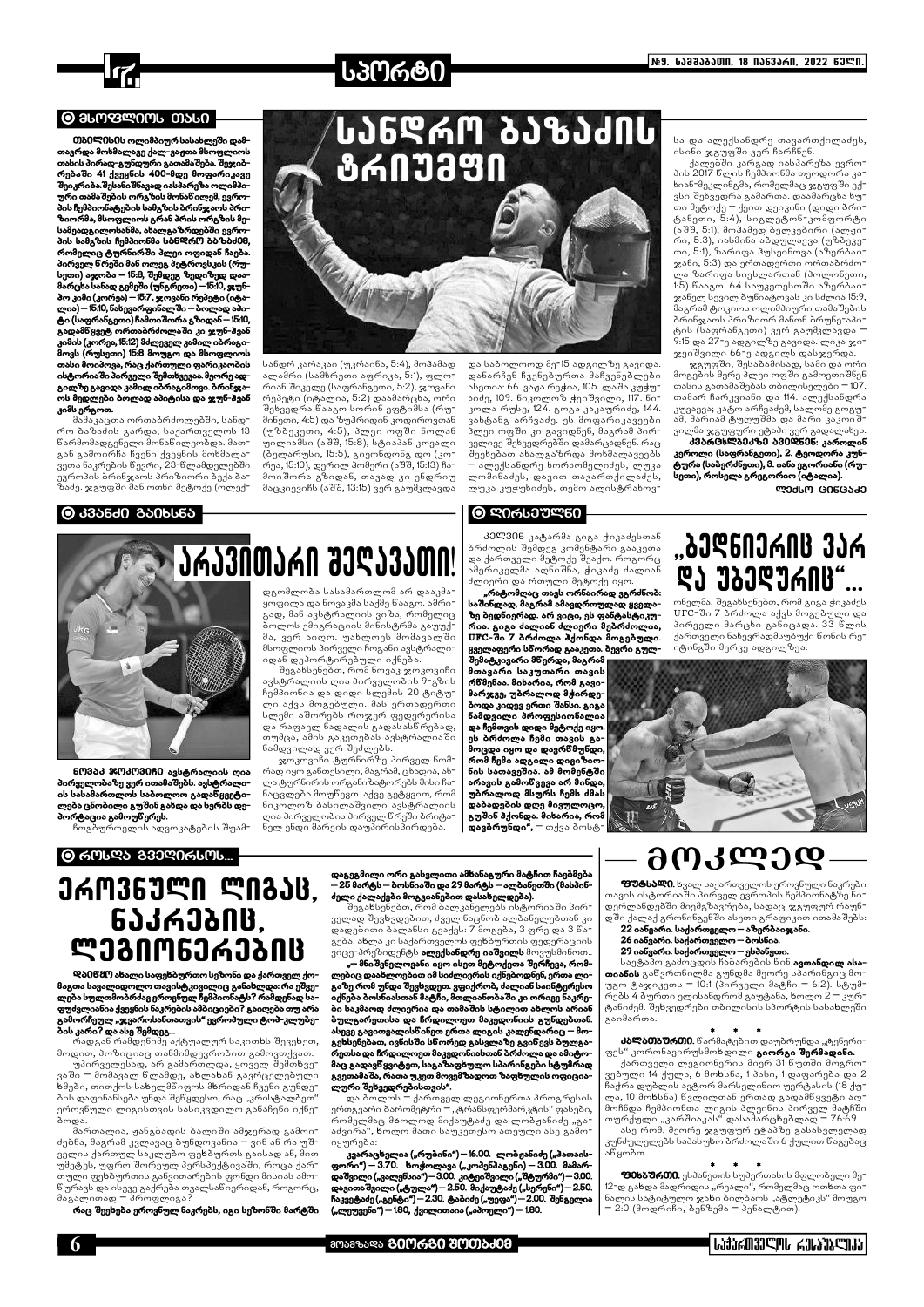

# **სხვაᲓᲐᲡᲮᲕᲐ**

# <u>ᲘᲜᲒᲔᲠᲜᲐᲪᲘᲝᲜᲐᲚᲣᲠᲘ</u> <u> ᲔᲛᲓᲔᲙᲔᲜᲔ</u>9ᲓᲔ **WAYAMAYAN ANAYEYAN** და შემთხვევის ადგილიდან მიი-

# ᲞᲝᲚᲝᲜᲔᲗᲨᲘ ᲛᲘᲒᲠᲐᲜ**ᲢᲔ**ᲑᲘ **JJJ6M6MQ 3JQJ3JJ3QY**

**ორ**განიზმპული დანაშაულებრივი ჯგუფის ცხრა წევრს ბელარუსიდან პოლონეთში მიგრანტები უკანონოდ გადაჰყავდათ და გერმანიაში გამგზავრებაში ეხმარებოდნენ.

პროკურატურის პრესსპიკერის, არტურ შიკულას განცხადებით, დაკავებულების უმრავლესობამ სავარაუდო დანაშაული აღიარა. ოთხ ეჭვმიტანილთან დაკავშირებით პროკურორმა სასამართლოს დროებითი პატიმრობის შეფარდების მოთხოვნით მიმართა, რაც დაკმაყოფილ

და. დარჩენილ პირებზე პრე∹∎ ვენციული ღონისძიებები პოლიციის ზედამხედველო ბისა და ქვეყნიდან გასვლის აკრძალვის სახით იქნა გამოყენებული.

ორგანიზებული დანაშაულებრივი დაჯგუფების საქმი∹ ანობა გასული წლის სექტემ-

ბრიდან მიმდინარე ნლის იანვრამდე პერიოდს მოიცავს. ჯგუფის წევრები პოდლასკის სავოევოდოში, ვარშავაში, ლოძში, ვროცლავსა და ქვეყნის სხვა ქალაქებში აქტიურობდნენ. ჩხრეკის დროს დაკავებულებს 475 000 ევრო და 30 000 დოლარი აღმოაჩნდათ. პოლონეთის პროკურატურის ინფორმაციით, ასევე დაკავებული არიან პოლონეთის, უკრაინისა და ტუნისის მოქალაქეები. საგამოძიებო მოქმედებებში "ევროპოლიც" იღებდა მონაწილეობას.

# ᲔᲭᲕᲘᲐᲜᲝᲑᲘᲡ ᲜᲘᲐᲓᲐᲒᲖᲔ **HUBUGU PASCR UMBUR**

ლაგოდეხში, წარსულში ნასამართლევი, ამ− ჟამად პირობითი მსჯავრის ქვეშ მყოფი, 1985 ნელს დაბადებული გ.ბ. ოჯახის ნევრის მიმართ ჩადენილი განზრახ მკვლელობის ბრალდებით დააკავეს

"გამოძიებამ დაადგინა, რომ ბრალდებულმა გ.ბ.მ ყოფილი მეუღლე, 1984 წელს დაბადებულ ნ.ჭ. ეჭვიანობის ნიადაგზე გაგუდა, რის შემდეგაც, დანაშაულის დაფარვის მიზნით, საცხოვრებელ სახლში არსებული ბუნებრივი აირის გაზქურის ონკანი გახსნა



.<br>თალდამცველებმა ცხელ კვალზე ჩატარებული საგა−<br>მოძიებო და სამძებრო მოქმედებების შედეგად გ.ბ. დააკავეს".

# NAJAJIN YAYULUYUYU

გ<mark>არემᲝᲡᲓᲐᲪᲕᲘᲗᲘ</mark> ზედამხედველობის დე<sup>-</sup> პარტამენტის დასავლეთის რეგიონული სამმარ თველოს თანამშრომლებმა იშერეთში უკანონო ნადირობის 16 ფაქტი გამოავლინეს. მათი ინფორ მაციით, სამართალდარღვევები გამოვლენილია ზესტაფონის, წყალტუბოს, თერჯოლის, ბაღდა თის, ვანისა და ხონის მუნიციპალიტეტებში.

"9 მოქალაქე არარეგისტრირებული სანადირო იარაღით ნადირობდა, ხუთმა მოქალაქემ ვერ

.<br>ნარმოადგინა გარემოდან გადამფრენი ფრინველების ამოღე− ბაზე დანესებული მოსაკრებე− ლის გადახდის დამადასტურებელი დოკუმენტი (მატერიალური ან ელექტრონული ფორმით), 3 მოქალაქე კი ნადირობისას გასანათებელ მონყობილობას, ე.წ. ფარსაც იყენებდა. ორ მოქალ<mark>ა-</mark>

ქეს მონადირებული პყავდა 2 ერთეული ტყის ქათამი. სამართალდამრღვევებს სანადირო იარაღები ჩამოერთვათ. შედგა შესაბამისი დოკუმენტა- $\alpha$ ია",  $\alpha$ ნათქვამია ინფორმაციაში

## ՊᲐᲦᲚᲘᲗᲝᲑᲐ ᲦᲐᲛᲘᲡ ᲙᲚᲣᲑᲨᲘ

მ0მᲓ0ნბრმ წლის 14 იანვარს, თბილისის ცენტრალურ უბანში მდებარე ერთ-ერთი კლუბის თანამშრომელმა 1980 წელს დაბადებულმა — ეჩ, მ ამავე კლუ<br>ბის სტუმარს, გერმანელ ტურისტს — 1994 წელს დაბადებულ მ.ო.-ს შეკვეთის შეუსაბამო თანხა იძულების გზით გადაახდევინა. კერძოდ, ბრალდებულმა მ.ო. აიძულა და შეკვეთილი ლუდის ღირებულების ნაცვლად გაცილებით დიდი თანხა გადაახდევინა.

საქმეზე ჩატარებული ოპერატიული და სა გამოძიებო ღონისძიებების შედეგად, პოლიციამ აღნიშნული კლუბი დალუქა, მოგვიანებით კი, ამავე კლუბის თანამშრომელი = ე.ჩ. ბრალდეპულის სახით დააკავა. მომხდარ ფაქტთან და კავშირებით გამოძიება გრძელდება საქართვე ლოს სისხლის სამართლის კოდექსის 150-ე მუხ ლის 1ნანილით, რაც გულისხმობს იძულებას ადამიანისთვის ქმედების თავისუფლების უკა ნონო შეზღუდვას"



*<b>LIJIAM3JEMAN 8JEJQN <b>&&\$\$6N%3&NU ∂MB`J^@M&\$* 

# *<u>ANIYAH&EI& PIULAHUK</u>* **QJJJJJJJJJJJJANN 33JY36MkNC317J6**

19-20 0ბნმბრს საქართველოში კვლავ მოსალოდნელია ამინდის არახელსაყრელი პირობები: დროგამოშვებით ნალექი, უმეტესად თოვლის სახით, ზოგან ძლიერი, პაერის ტემპერატურის მნიშვნელოვანი დაკლება, ძლიერი ქარი, <sup>—</sup> ამის შესახებ ინფორმა ციას გარემოს ეროვნული სააგენტო ავრცელებს

სინოპტიკოსების პროგნოზით მთაში და მაღალ მთაში მოსალოდნელია ძლიერი თოგა, ნისლი და ქარბუქი, ზღვაზე 4-ნ-ბალიანი შტორმი, საავტომობილო ბემებმ ლიპყინული, ელექტროგადამცემ ხაზებზე შე− მოყინულობა, მთიან რეგიონებში <sup>გ</sup>ეგავსაშიშროება.

საავტომობილო გზების ცალკეულ მონაკვეთებზე დიდთოვლობის, ხილვადობის გაუარესების, ქარბუქის, ლიპყინულის და ზვავსაშიშროების გამო შესაძლებელია შეიზღუდოს ტრანსპორტის მოძრაობა. 18, 20 და 21 იანვარს კოლხეთის დაბლობზე ღამის საათებში მოსალოდნელია ჰაერის ტემპერატურის -ნ, -8 გრადუსამდე დაწევა, რამაც შესაძლებელია ციტრუსოვანი კულტურების დაზიანება გამოინვიოს

#### ᲡᲐᲜᲗᲔᲚᲘ

მეუღლე, შვილები, ახლობლები, ნათესავები და მეგობრები, მათ შორის გურამ, რობერტ და ზურაბ პეტრიაშვილები ღრმა მწუხარებით იუწყებიან, რომ გარდაიცვალა

# ᲚᲝᲕᲐᲠᲒᲘ (ᲠᲣᲐᲚᲒᲘ) ᲐᲠᲩᲘᲚᲘᲡ ᲫᲔ ᲑᲐᲒᲐᲨᲕᲘᲚᲘ

გამოსვენება 18 იანვარს, 14 საათზე. სოფელ დიდ ლილოში (ციხის უბანში) ავტობუსები გადიან მეტრო "ისნიდან" — №12.

# **QJQJJJQN QJ36090U MXJbU** ᲐᲤᲮᲐᲖᲔᲗᲘᲡ ᲛᲗᲐᲕᲠᲝᲑᲐ ᲓᲐᲔᲮᲛᲐᲠᲔᲑᲐ

.<br><mark>აფსაზმ000ს</mark> ავტონომიური მთავრობა ყოფილ სანატორიუმ ,,ქართლში" მომხდარ უბედურ შემთხვევასთან დაკავშირებით განცხადებას ავრცელებს. მთავრობა მომხდარის გამო ნუხილს გამოთქვამს და გარდაცვლილის ოჯახის წევრე<mark>ბსა და ახლობლებს</mark> უსამძიმრებს.

"გულნრფელ თანადგომასა და სამძიმარს ვუცხადებთ აფხაზეთიდან იძულებით დევნილ ზურაბ ჭიჭოშვილის ოჯახის ნევრებსა და ახლობლებს. აღნიშნულ ფაქტთან დაკავშირებით დაწყებუ− ლია გამოძიება და ზურაბ ჭიჭოშვილის გარდაცვალების მიზეზს \_\_<br>შესაბამისი სამსახური დაადგენს.

აფხაზეთის მთავრობა დახმარებას გაუწევს გარდაცვლილის ოჯახს. მთავრობის პრიორიტეტია იძულებით გადაადგილებულ პირებსა და აფხაზეთის ტერიტორიაზე მცხოვრებ მოქალაქეებზე ზრუნართალი და მათი ინტერეს და მართალი და მართალი და მათი და მათი ინტერესების დაცვა", – აღნიშნულია განცხადებაში.<br>16 იანვარს ყოფილ სანატორიუმ "ქართლში" მცხოვრები ერთ-ერ-

თი დევნილი კაცი შენობის სახურავიდან| გადმოხტა და გარდაიცვალა.

სბნბტ∩რ0შმ "ქართლში" მცხოვრები ერთ-ერთი დევნილი მამაკაცის გარდაცვა-<br>ლებასთანდაკავშირებითგამოძიება მიმდინარეობს.

როგორც ოკუპირებული ტერიტორიე-.<br>პიდან დევნილთა, შრომის, ჯანშრთელობის. და სოციალური დაცვის მინისტრი ზურაბ აზარაშვილი აცხადებს, პირველადი ინფორ მაციით, ეს არის უბედური შემთხვევა.

# **JJ01336 &J&U&CUP 379&UYUP** ᲠᲔᲐᲑᲘᲚᲘᲢᲐᲪᲘᲐ ᲘᲜᲧᲔᲑᲐ

0სწ0ს რბ00580, ქეთევან დედოფლის გამზირის სრული რეაბილიტაცია ინყება. ინფრასტრუქტურული პროექტი მეტროსადგურ "ავ− .<br>ტირებულ ქუჩამდე არსებულ (1,7კმ) საგზაო მონაკვეთს მოიცავს.

პროექტის მიხედვით, მთლიანად შეიცვლება მინისქვეშა კო მუნიკაციები და გზის სავალ ნანილზე ასფალტის საფარი დაიგება. ასევე, ელექტროგადამცემი ხაზები მინის ქვეშ განთავსდება, სოული რეაბილიტაცია ჩაუტარდება გარე განათების ქსელს, სა<sup>-</sup> ზოგადოებრივი ტრანსპორტისთვის გამოიყოფა სპეციალური ზოლები და მოეწყობა ველობილიკი. გამზირის რეაბილიტაცია რამდენიმე ეტაპად განხორციელდება. პირველ ეტაპზე დაგეგმილი სამუშაოები 20 იანვარს დაიწყება, რომელიც მეტროსადგურ "ავლაბრის" მიმდებარე ტერიტორიიდან თელავის ქუჩამდე არსე<del>-</del> ბულ საგზაო მონაკვეთში ჩა<mark>ტარდება.</mark>

თბილისის მერია გაცნობებთ, რომ 20 იანვრიდან ოთხი თვის განმავლობაში, ქეთევან დედოფლის გამზირის სარეაბილიტა<del>-</del> ციო სამუშაოების გამო, მეტროსადგურ "ავლაბრის" მიმდებარე ტერიტორიიდან თელავის ქუჩის კვეთამდე არსებულ საგზაო მონაკვეთში სატრანსპორტო საშუალებების გადაადგილება შეიზღუდება.

მეტროსადგურ "300 არაგველის" მიმართულებით მოძრავ სატრანსპორტო საშუალებებს გადაადგილება შეეძლებათ წურწუ<del>-</del> მიასა და თელავის ქუჩების გამოყენებით, "300 არაგველიდან" მეტ<del>-</del> როსადგურ "ავლაბრისკენ" მოძრავი სატრანსპორტო საშუალე-.<br>ბები კი გადაადგილდებიან თელავისა და ნურნუმიას ქუჩების საშუალებით, ასევე, ბოჭორმისა და იალბუზის ქუჩების გავლით, მტკვრის მარცხენა სანაპიროსა და შემდეგ ბარათაშვილის აღმართის საშუალებით.



მალა.



2021 წლეს დეკემბერში ქვეყანაში შემოსული ფულადი გზავნილების ნაკადების მოცულობამ 229.5 მლნ აშშ დოლარი (711.1 მლნ ლარი) შეადგინა, რაც 14.9%-ით (29.8 მლნ აშშ დოლარით) მეტია 2020 წლის დეკემბრის ანალოგიურ მაჩვენებელზე, — ამის  $\overline{\boldsymbol{\theta}}$ ესახებ ინფორმაციას ეროვნული ბანკი აქვეყნებს.

უცხოეთიდან საქართველოში ფულადი გზავნილების 95.2% იმ 21 უმსხვილეს პარტნიორ ქვეყანაზე მოდის, საიდანაც გზავნილების მოცულო ბა დეკემბერში თითოეულზე 1მლნ აშშ დოლარს აღემატებოდა. იმავე 21 ქვეყანაზე გასული წლის დეკემბერში მთელი ფულადი გზავნილების 95.7% მოდიოდა. 2021 წლის დეკემბერში საქართველოდან საზღვარგარეთ 33.3 მლნ აშშ დოლარი (103.3 მლნ ლარი) გადაიგზავნა, რაც 2020 წლის დეკემპრის (24.7 მლნ აშშ დოლარი) ანალოგიურ მაჩვენებელთან შედარებით 35.1%-ით მეტია.

Ი. ᲟᲝᲠᲓᲐᲜᲘᲐᲡ **ᲓᲐ** Ა. ᲮᲝᲛᲐᲡᲣ<del>-</del> ∎ ᲠᲘᲫᲘᲡ ᲠᲔᲞᲠᲝᲓᲣᲥᲒᲝᲚᲝᲒᲘᲘᲡ ᲘᲜ– ෦ ᲡᲒᲘᲒᲣᲒᲘ ᲐᲒᲠᲫᲔᲚᲔᲑᲡ ᲛᲣᲨᲐᲝᲑᲐᲡ | | ᲛᲘᲡᲐᲛᲐᲠᲗᲖᲔ– ᲗᲔᲕᲓᲝᲠᲔ ᲛᲦᲕ**Დ**–| ∥ ᲚᲘᲡ,13 Ა,Ⅶ ᲡᲐᲠᲗᲣᲚᲘ. ᲢᲔᲚ.224 I 00 99; 224 00 98. ᲛᲐᲚᲔ ᲒᲐᲘᲮᲡᲜᲔᲑᲐ ᲥᲘᲠᲣᲠᲒᲘᲣᲚᲘ **I** 

∎ ᲒᲘᲡᲣᲠᲕᲔᲑᲗ ᲯᲐᲜᲛᲠᲗᲔᲚᲝᲑᲐᲡ!